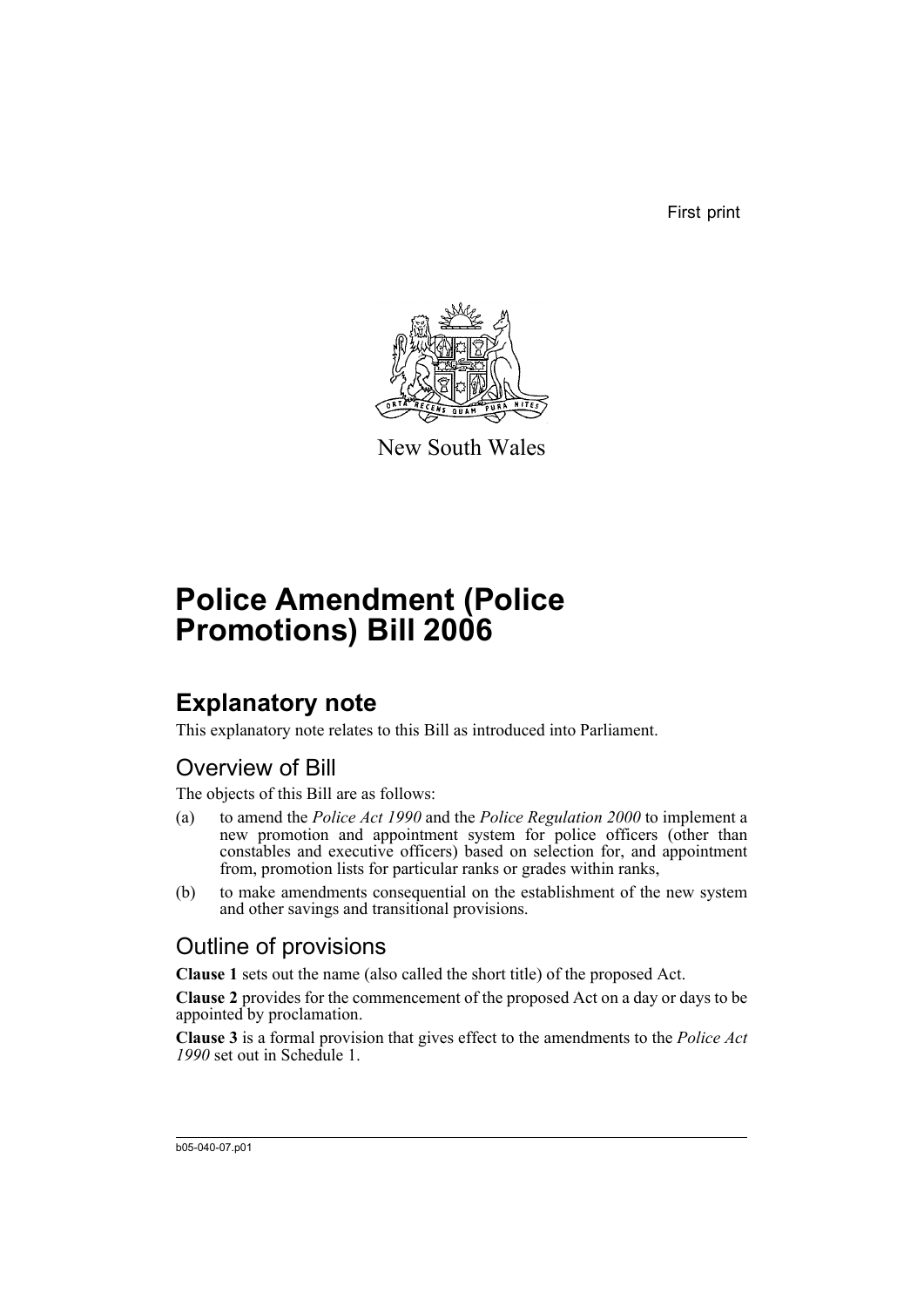Explanatory note

**Clause 4** is a formal provision that gives effect to the amendments to the *Police Regulation 2000* set out in Schedule 2.

**Clause 5** provides for the repeal of the proposed Act after all the amendments made by the proposed Act have commenced. Once the amendments have commenced the proposed Act will be spent. Section 30 of the *Interpretation Act 1987* provides that the repeal of an amending Act does not affect the amendments made by that Act.

## **Schedule 1 Amendment of Police Act 1990**

#### **Current promotion system for positions of sergeant, inspector and superintendent**

The *Police Act 1990* (the *Principal Act*) currently requires police officer positions of all ranks to be selected on merit (that is, on the basis of qualifications, aptitude, integrity, diligence and good conduct). Applicants for positions of sergeant, inspector and superintendent apply for specified positions within particular areas. Appointments may be made by way of transfer or promotion. Appointments may be withdrawn on integrity grounds. The Commissioner of Police (the *Commissioner*) may establish an eligibility list for a particular position or positions of the same kind. The Principal Act requires the advertisement of specified vacancies and confers a right of appeal to the Government and Related Employees Appeal Tribunal on unsuccessful applicants for promotion to sergeant or inspector. Appointment of successful applicants is subject to conclusion of appeal processes. The *Police Regulation 2000* (the *Principal Regulation*) contains additional provisions specifying eligibility requirements for appointment to a promotion position, including time at rank and completion of pre-qualifying assessments.

#### **New promotion system for positions of sergeant, inspector and superintendent**

The amendments made to the Principal Act establish a new promotion system for non-executive positions of the rank of sergeant, inspector and superintendent and the grade of senior sergeant. The new system has the following elements:

- (a) appointment to a position by way of promotion is to be made by selection of the highest ranked available officer from a promotion list for the rank concerned, and not by individual application and selection for individual positions,
- (b) an officer offered a promotion position will have 72 hours to accept the position before it is offered to another officer,
- (c) individuals seeking placement on a promotion list must have spent the requisite time at rank and must successfully complete a pre-qualifying assessment, a promotion examination, an applicant evaluation and an eligibility program,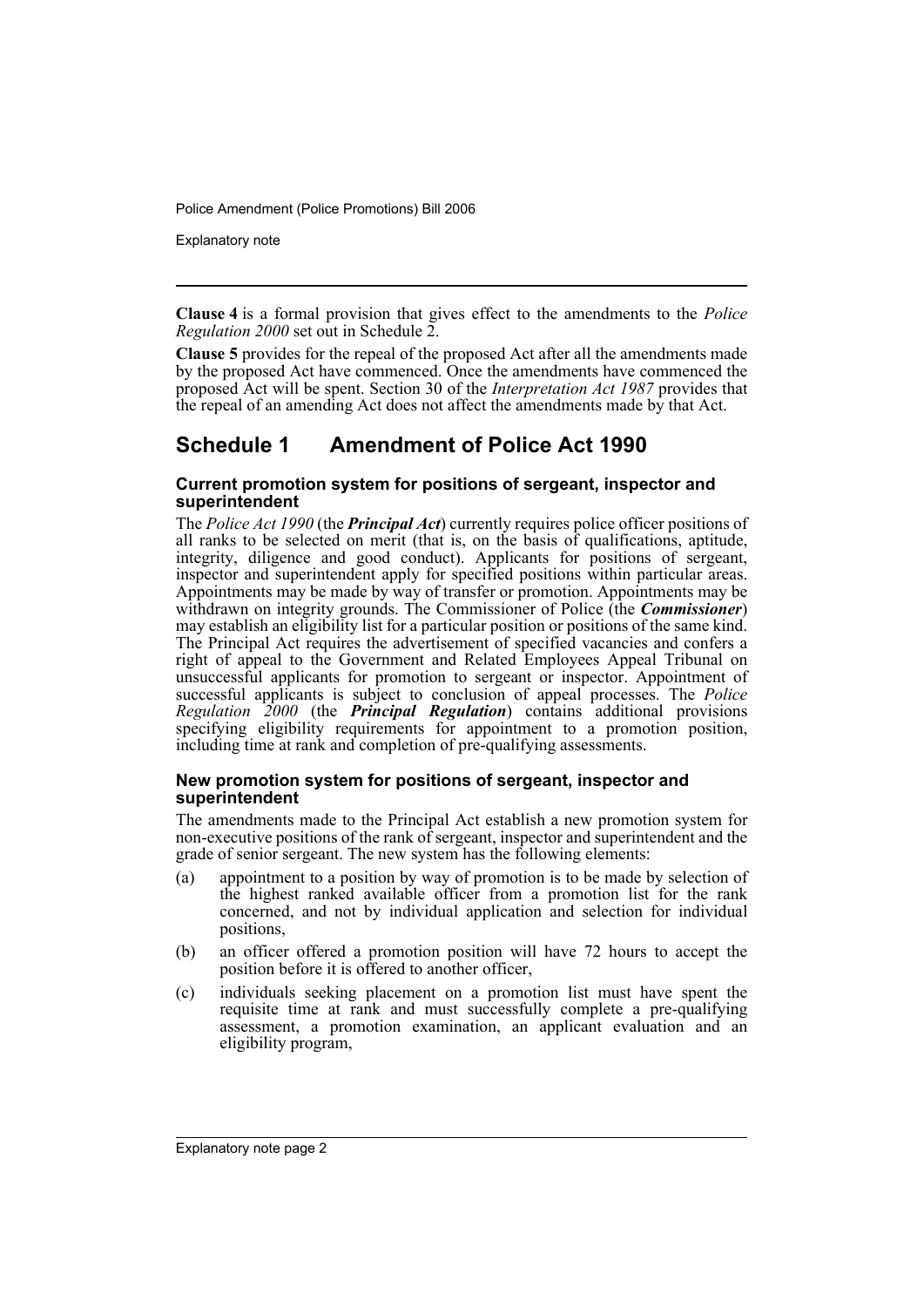Explanatory note

- (d) officers who qualify for a promotion list will be given an eligibility mark and will be ranked according to order of merit (from the highest mark to the lowest),
- (e) a new promotion list for each rank or grade within a rank will be prepared for each year and an unsuccessful applicant may remain on a list for only 3 years before having to re-qualify for the list,
- (f) individual vacancies will no longer be advertised and instead the number of estimated vacancies for each rank concerned will be advertised annually,
- (g) candidates for progression through the promotion list requirements will be selected on the basis of merit and numbers of candidates restricted on the basis of quotas determined with respect to projected vacancies,
- (h) there will be no right of appeal to the Government and Related Employees Appeal Tribunal against an appointment of another applicant to a particular position but there will be a right to review of a decision that an applicant has failed to complete a promotion qualification and as to the applicant's mark and removal from a promotion list.

**Schedule 1 [1]** amends section 3 of the Principal Act to extend the concept of merit to positions of a particular rank or grade within a rank as well as individual positions. **Schedule 1 [2]** makes a consequential amendment.

**Schedule 1 [3]** amends section 3 of the Principal Act to insert definitions of *non-executive administrative officer*, *non-executive police officer* and *promotion list*.

**Schedule 1 [4]** updates a reference to a title.

**Schedule 1 [5]** omits Part 6 of the Principal Act and inserts proposed Parts 6–6B.

Proposed Part 6 (Non-executive police officers) contains provisions giving effect to the new promotion and appointment scheme for police officers (other than the Commissioner and members of NSW Police Senior Executive Service) (*non-executive police officers*). The proposed Part:

- (a) contains application and definitions provisions (proposed sections 62 and 63), and
- (b) re-enacts provisions requiring appointments (other than by way of promotion) to be made by the Commissioner and permitting certain positions to be filled by either police officers or administrative officers (proposed sections 64 and 65), and
- (c) re-enacts the requirement for appointments (other than by way of promotion) to be merit-based and requires promotion appointments to be made from a promotion list for the rank or grade within a rank concerned, with appointment offered to the highest-ranked available officer on the list concerned (or, in the case of specialist vacancies, the highest-ranked qualified officer) (proposed section  $66$ ), and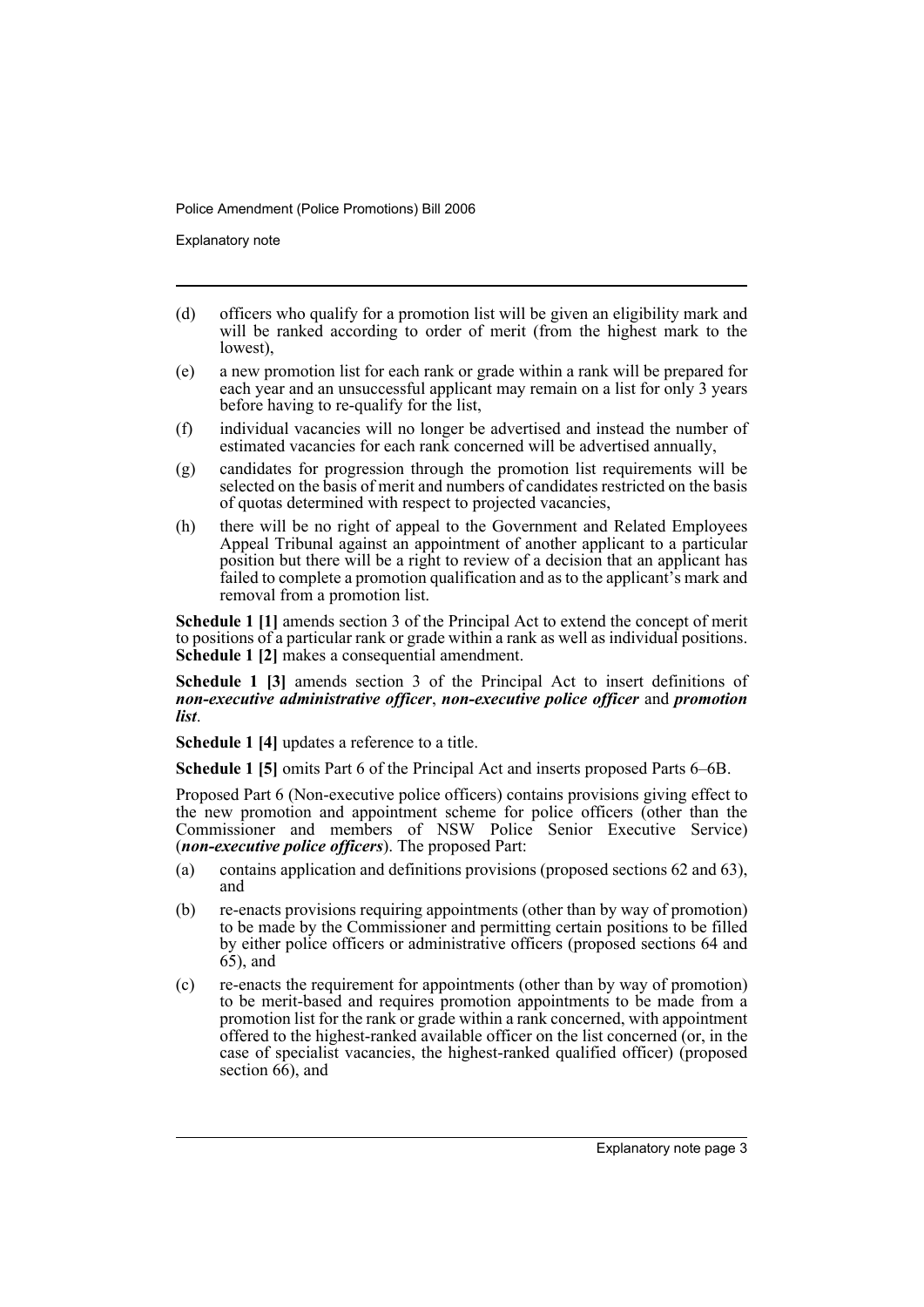Explanatory note

- (d) re-enacts the provisions enabling temporary appointments to vacant positions, subject to changes consequential on the change to the promotion list system, and provisions requiring conduct declarations for those and other appointments (proposed sections 67 and 68), and
- (e) re-enacts provisions enabling the Commissioner to transfer non-executive police officers without being required to comply with the merit-based appointment and other appointment provisions (proposed section 69), and
- (f) requires the Commissioner to establish promotion lists for positions of sergeant, senior sergeant, inspector and superintendent and enables regulations to be made with respect to promotions lists and reviews of decisions relating to such lists and the promotion process (proposed section 70), and
- (g) re-enacts provisions requiring the Commissioner to make certain inquiries into a person's integrity before appointing the person to a non-executive police officer position and requires such inquiries to be made before a person is selected to complete an eligibility program for a rank or grade within a rank for placement on a promotion list (proposed section 71), and
- (h) re-enacts provisions that set out the circumstances when a position is vacated (proposed section 72), and
- (i) re-enacts the prohibition on engaging in outside paid employment without the Commissioner's permission (proposed section 73), and
- (j) re-enacts the provisions dealing with the term of office of non-executive commissioned police officers (proposed sections 74–79), and
- (k) re-enacts the provisions relating to the appointment of constables (proposed section 80).

Proposed Part 6A (Non-executive administrative officers) contains provisions re-enacting the appointment scheme for administrative officers in NSW Police (other than members of NSW Police Senior Executive Service) (*non-executive administrative officers*). The proposed Part:

- (a) contains application and definitions provisions (proposed sections 81 and 82), and
- (b) re-enacts provisions dealing with appointments, advertising of vacancies, temporary appointments, transfer of officers, eligibility lists, vacation of positions, engaging in other paid employment, eligibility for appointment to the Public Service and promotion appeals (proposed sections 82A, 82B, 82D–82F and 82H–83), and
- (c) re-enacts the requirement for appointments to be merit-based and enables the Commissioner to have regard to the nature or duties of the position and the abilities, qualifications, experience, standard of work performance and personal qualities of the persons on the list (proposed section 82C), and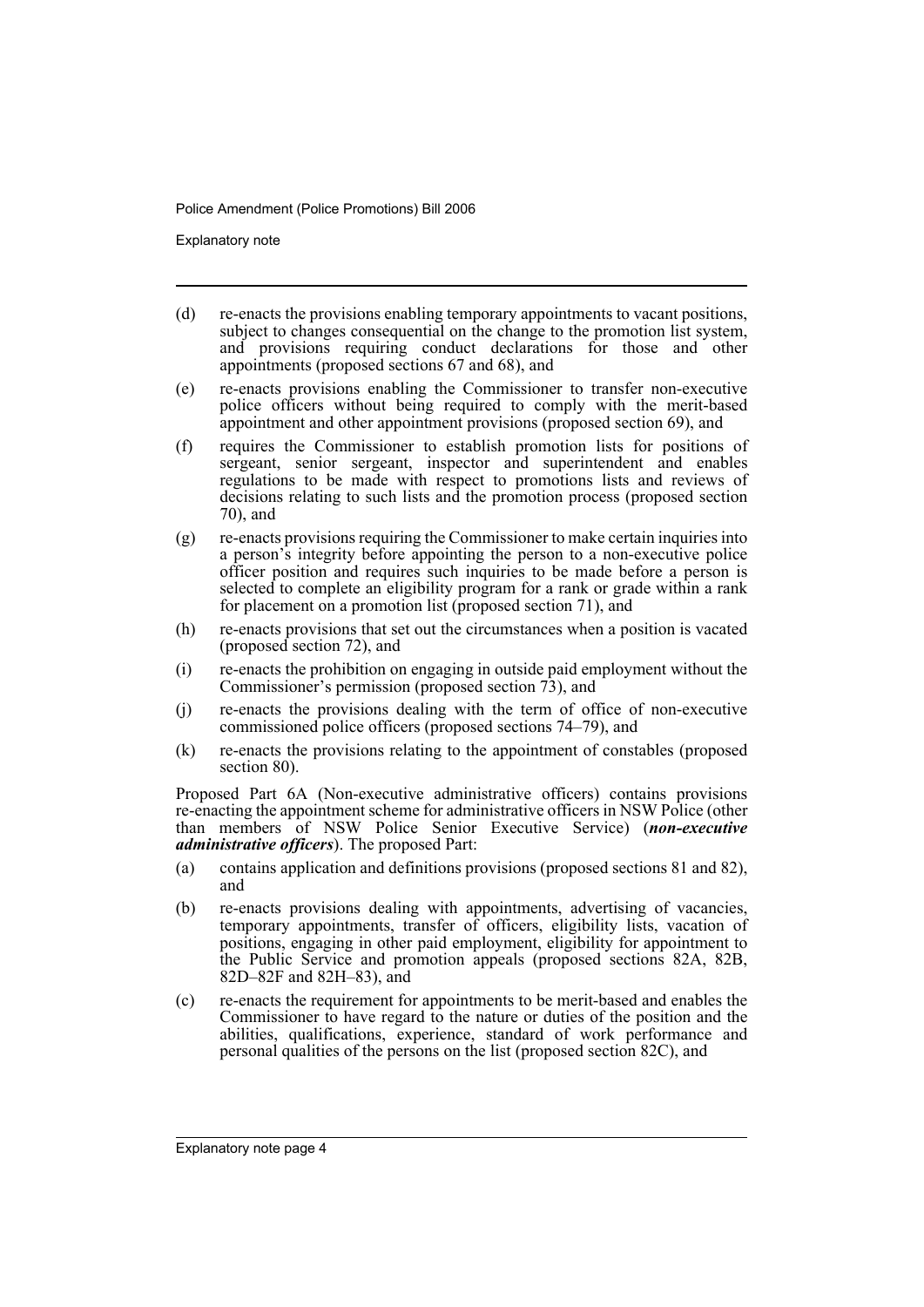Explanatory note

(d) re-enacts provisions requiring the Commissioner to make certain inquiries into a person's integrity before appointing the person to a non-executive administrative officer position (proposed section 82G).

Proposed Part 6B (Industrial matters relating to non-executive officers) re-enacts provisions relating to industrial matters common to both non-executive police officers and non-executive administrative officers.

**Schedule 1 [6]** amends section 91A of the Principal Act to make an amendment consequential on the insertion of proposed Part 6A.

**Schedule 1 [7]** amends section 183A of the Principal Act to enable the Commissioner to revoke a promotion if the officer is found to have engaged in misconduct that assisted the officer in obtaining a place on the relevant promotion list.

**Schedule 1 [8]** amends section 219 of the Principal Act to enable regulations to be made requiring a review of the promotion list system to be carried out.

**Schedule 1 [9]** enables regulations containing savings and transitional provisions to be made.

**Schedule 1 [10]** inserts savings and transitional provisions into Schedule 4 to the Principal Act as a consequence of the enactment of the proposed Act.

# **Schedule 2 Amendment of Police Regulation 2000**

**Schedule 2 [1]** amends the Principal Regulation to make consequential amendments.

**Schedule 2 [2]** omits clause 6A of the Principal Regulation relating to eligibility lists as a consequence of the repeal of the current section 67A of the Principal Act.

**Schedule 2 [3]** amends clause 16 of the Principal Regulation to omit a provision that limits certain constables to applying for promotion to positions other than sergeant. Under the new system all constables will only be able to apply for promotion to the rank of sergeant if they achieve placement on the promotion list for sergeant or senior sergeant.

**Schedule 2 [4]** inserts Divisions 2A–2D of Part 2 of the Principal Regulation. Proposed Divisions 2A–2C:

- (a) provide that a person is eligible for appointment to a position of the rank of sergeant if the person is, or has previously been, appointed to the rank of sergeant or above or is on the sergeants promotion list at the time the appointment is made (proposed Division 2A), and
- (b) provide that a person is eligible for appointment to a position of the grade of senior sergeant if the person is, or has previously been, appointed to the rank of senior sergeant or above or is on the senior sergeants promotion list at the time the appointment is made (proposed Division 2A), and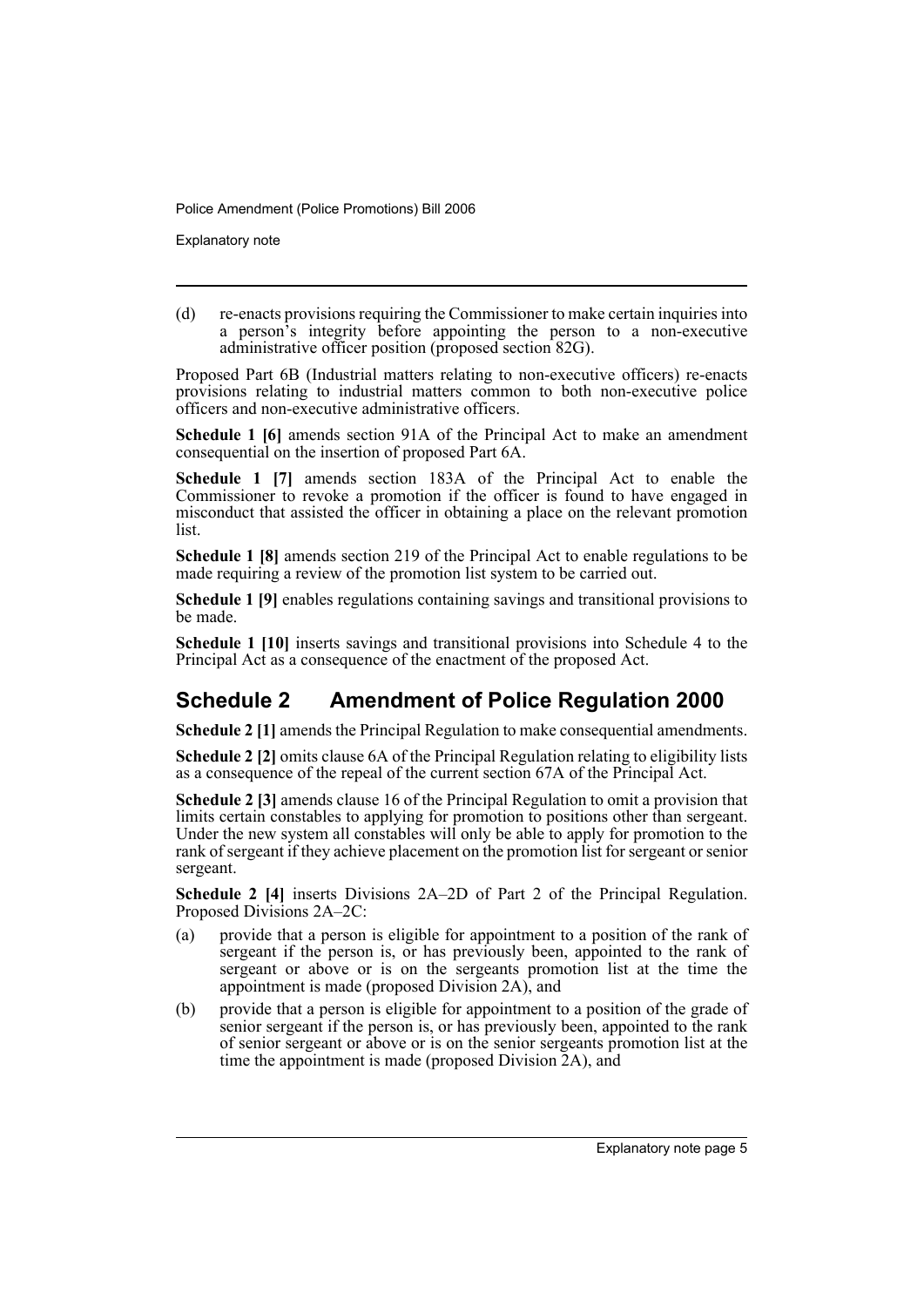Explanatory note

- (c) provide that a person is eligible for appointment to a position of the rank of inspector if the person is, or has previously been, appointed to the rank of inspector or above or is on the inspectors promotion list at the time the appointment is made (proposed Division 2B), and
- (d) provide that a person is eligible for appointment to a position of the rank of superintendent if the person is, or has previously been, appointed to the rank of superintendent or above or is on the superintendents promotion list at the time the appointment is made (proposed Division 2C).

Proposed Division 2D inserts new provisions relating to the requirements for placement on promotion lists for ranks or grades within ranks. The proposed Division:

- (a) establishes the requirements for placement on a promotion list, including previous service of at least 2 years at the rank below, completion of a pre-qualifying assessment with a mark sufficient for inclusion in the quota to complete the promotion examination and management performance review, completion of the pre-qualifying assessment, promotion examination and management performance review so as to meet the quota requirements to proceed to undertake the eligibility program and successful completion of the eligibility program (proposed clause 18H), and
- (b) sets out requirements for inclusion on the senior sergeants promotion list for senior constables who have met the requirements for placement on the sergeants promotion list and existing sergeants (proposed clause 18H), and
- (c) enables the Commissioner to determine quotas for persons who may attempt to complete eligibility requirements for placement on a promotion list and the period within which successive attempts to meet eligibility requirements may be made (proposed clause 18I), and
- (d) provides for persons on promotion lists to be ranked in order of merit according to their eligibility marks (which are to be determined by the Commissioner on the basis of marks for eligibility requirements) (proposed clause 18J), and
- (e) provides that a promotion offer will remain open for 72 hours, unless the period is extended by the Commissioner in a particular case (proposed clause 18K), and
- (f) removes a person from a promotion list if the person is appointed to the rank or grade within a rank to which the list applies (proposed clause 18L), and
- (g) provides that a promotion list remains current for 12 months or until all persons on the list are appointed, whichever occurs first, and that eligible persons may be included on replacement lists (proposed clauses 18M and 18N).

**Schedule 2 [5]** requires the Minister to carry out a review of the promotion system established for non-executive police officers by the proposed Act within 6 months after 2 years after the establishment of the first promotion list.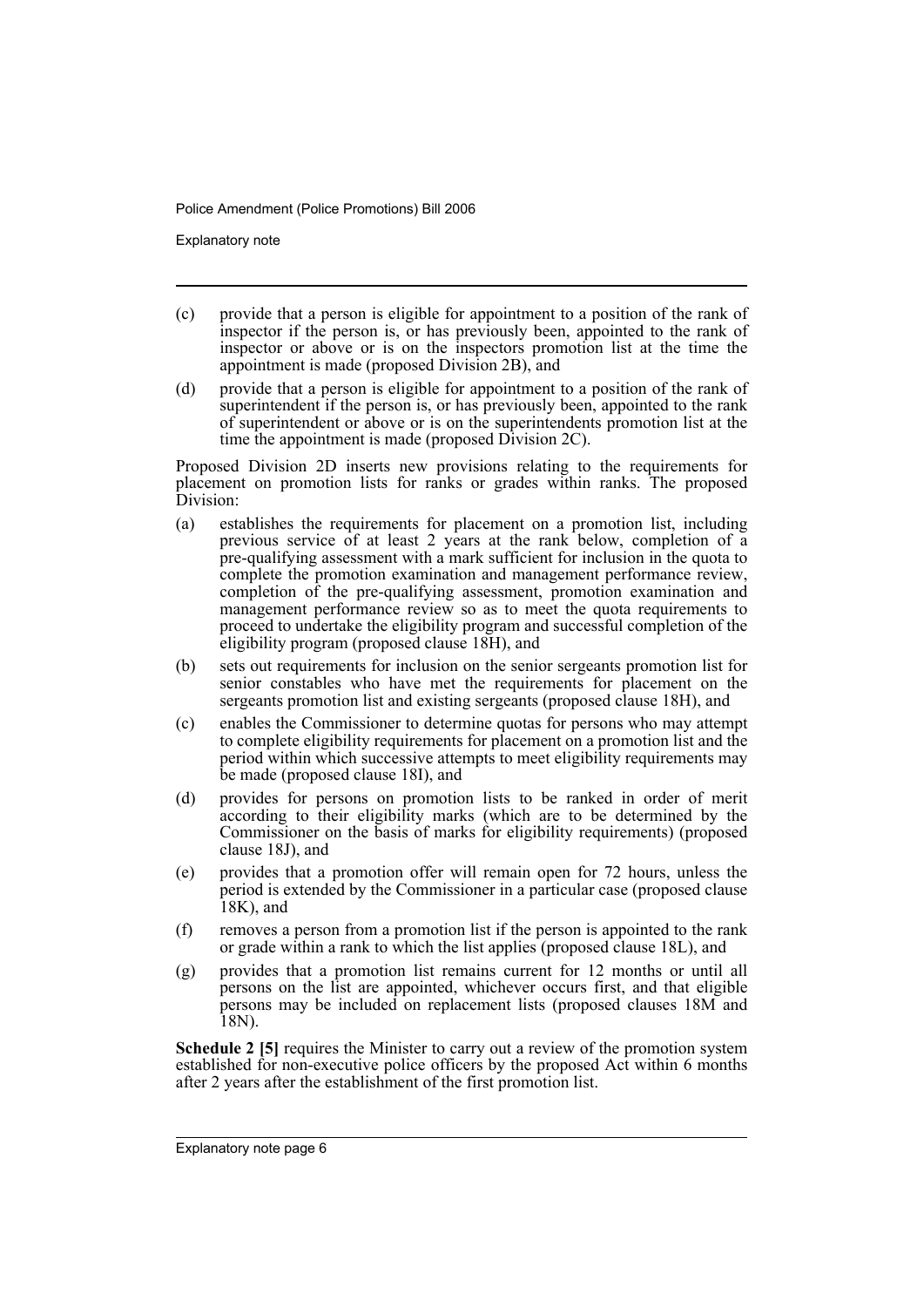First print



New South Wales

# **Police Amendment (Police Promotions) Bill 2006**

# **Contents**

|   |                                                | Page |
|---|------------------------------------------------|------|
|   | Name of Act                                    |      |
|   | Commencement                                   |      |
| 3 | Amendment of Police Act 1990 No 47             |      |
| 4 | Amendment of Police Regulation 2000            |      |
| 5 | Repeal of Act                                  | 2    |
|   | Schedule 1 Amendment of Police Act 1990        | 3    |
|   | Schedule 2 Amendment of Police Regulation 2000 | 23   |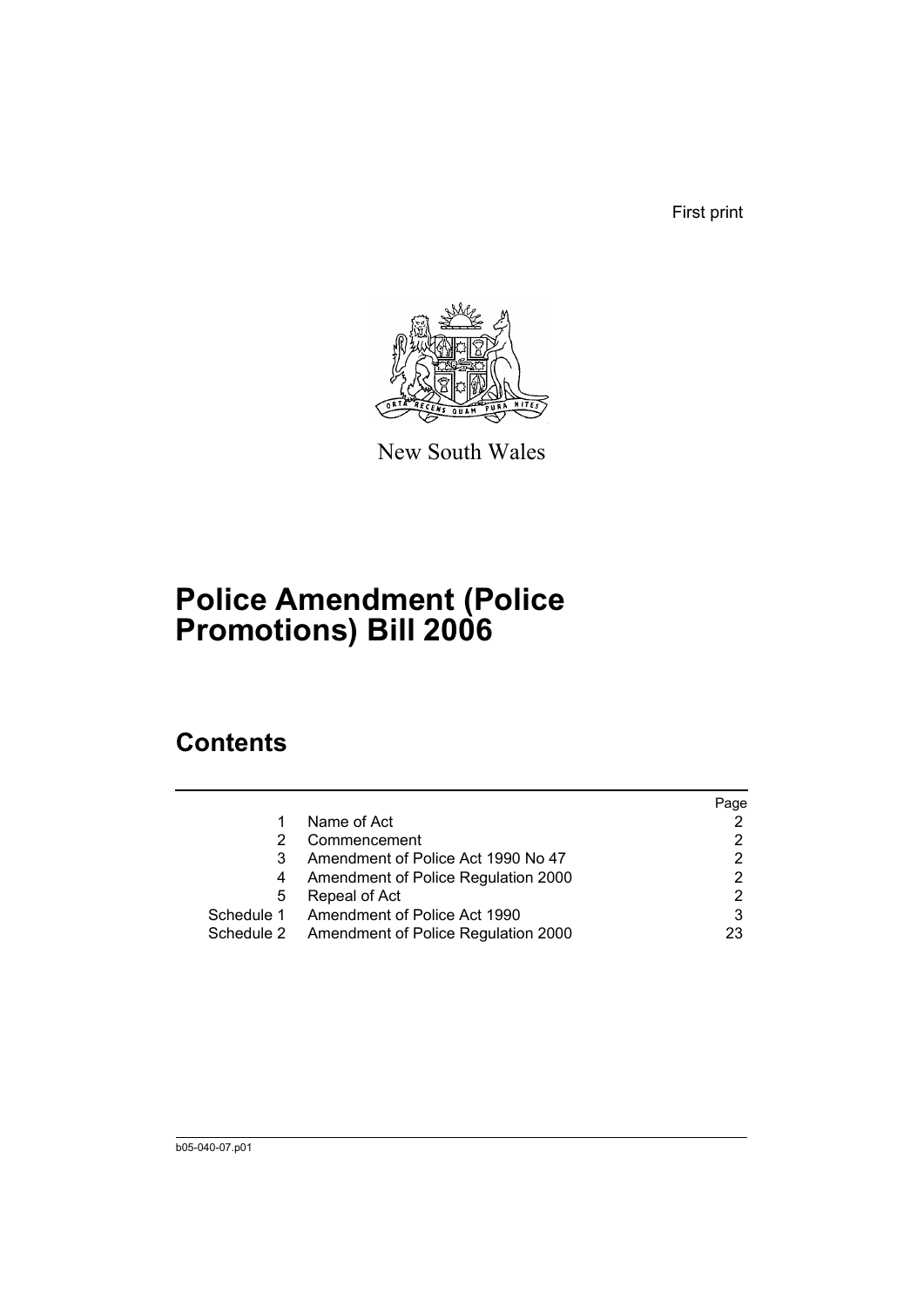Contents

Page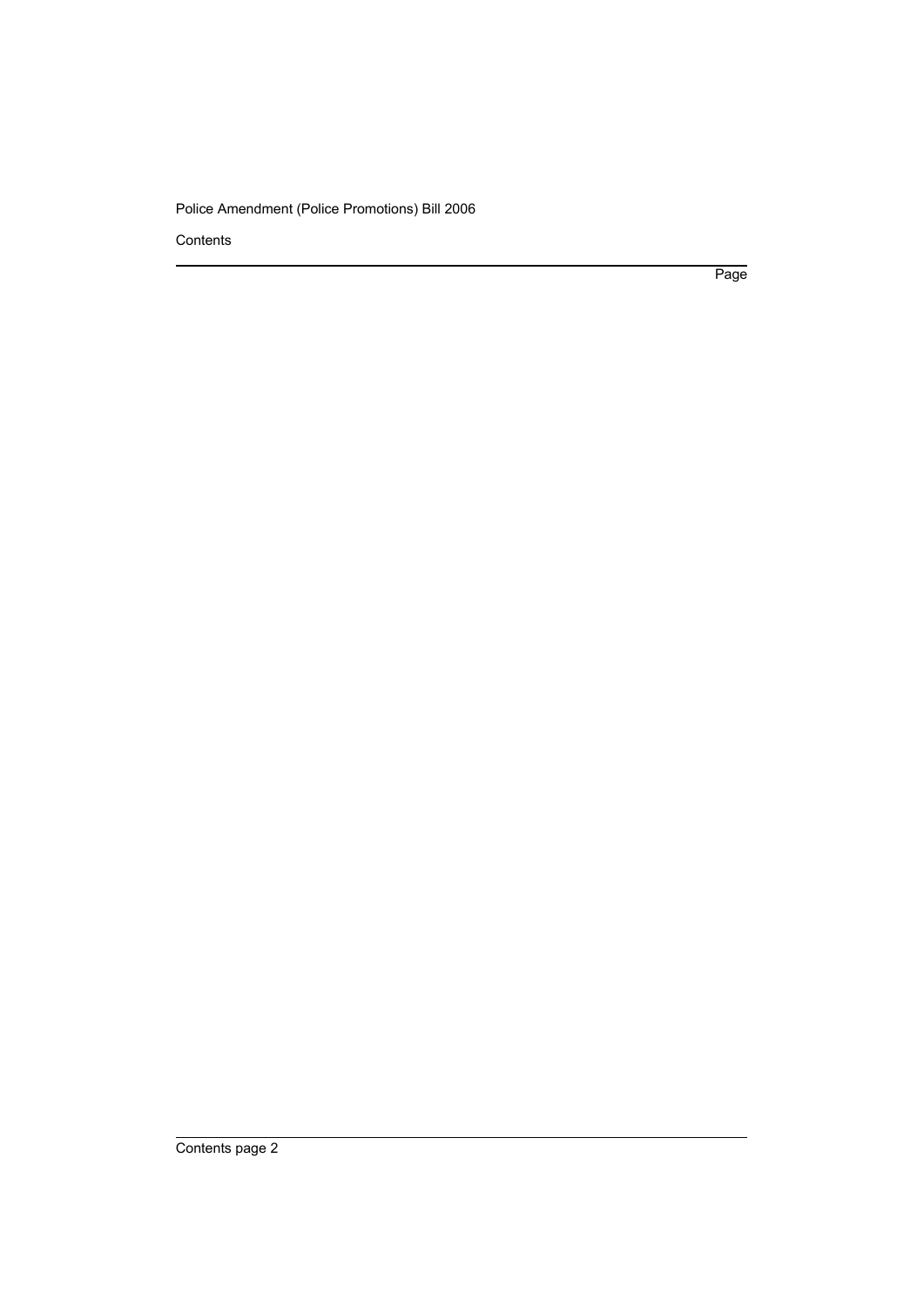

New South Wales

# **Police Amendment (Police Promotions) Bill 2006**

No , 2006

### **A Bill for**

An Act to amend the *Police Act 1990* and the *Police Regulation 2000* with respect to the promotion and appointment system for police officers (other than constables and executive officers); and for other purposes.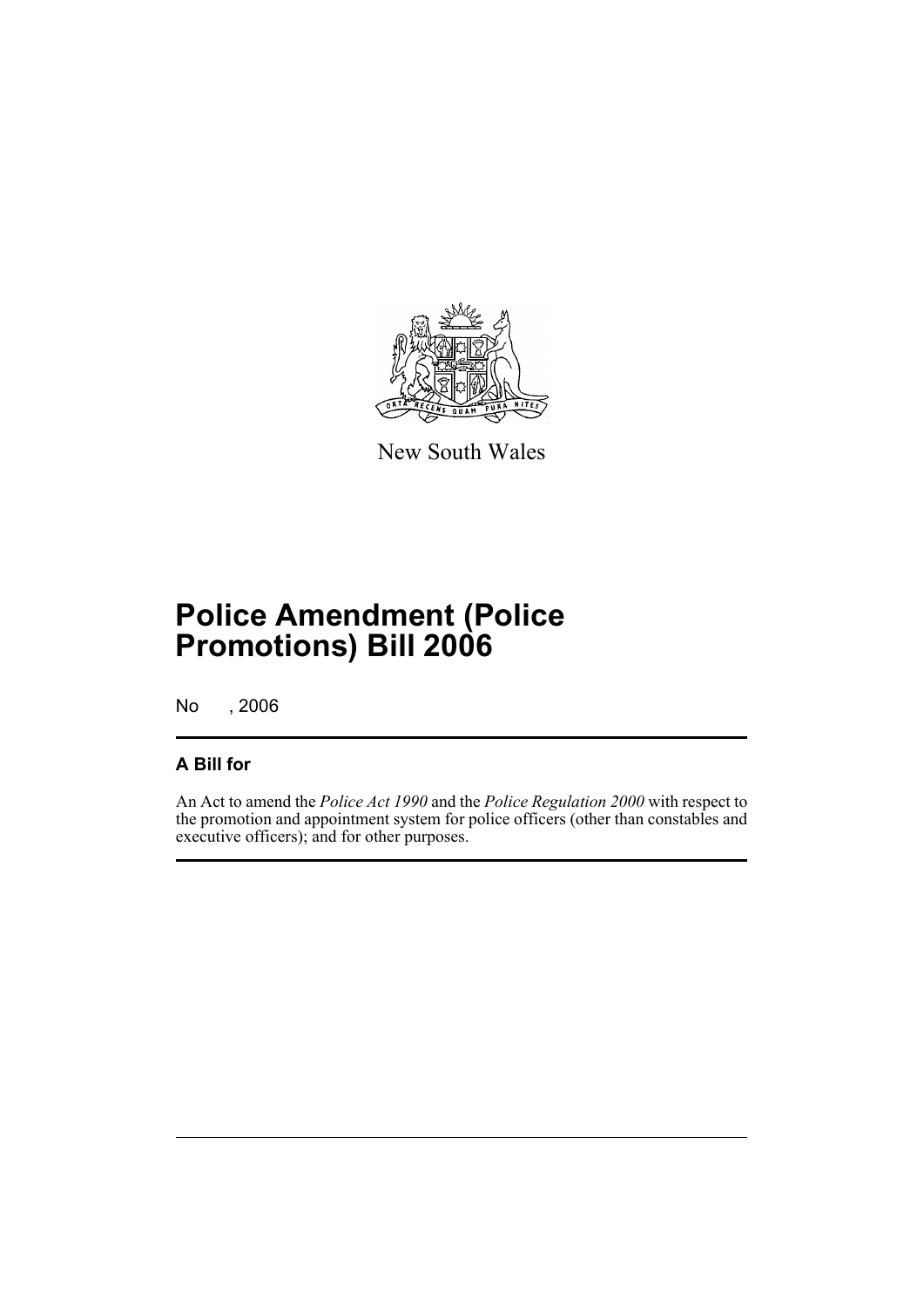<span id="page-9-4"></span><span id="page-9-3"></span><span id="page-9-2"></span><span id="page-9-1"></span><span id="page-9-0"></span>

| The Legislature of New South Wales enacts:                                                                                                                       | 1               |
|------------------------------------------------------------------------------------------------------------------------------------------------------------------|-----------------|
| Name of Act                                                                                                                                                      | 2               |
| This Act is the <i>Police Amendment (Police Promotions) Act 2006</i> .                                                                                           | 3               |
| <b>Commencement</b>                                                                                                                                              | 4               |
| This Act commences on a day or days to be appointed by proclamation.                                                                                             | 5               |
| <b>Amendment of Police Act 1990 No 47</b>                                                                                                                        | 6               |
| The <i>Police Act 1990</i> is amended as set out in Schedule 1.                                                                                                  | 7               |
| <b>Amendment of Police Regulation 2000</b>                                                                                                                       | 8               |
| The <i>Police Regulation 2000</i> is amended as set out in Schedule 2.                                                                                           | 9               |
| <b>Repeal of Act</b>                                                                                                                                             | 10 <sup>1</sup> |
| This Act is repealed on the day following the day on which all of the<br>(1)<br>provisions of this Act have commenced.                                           | 11<br>12        |
| The repeal of this Act does not, because of the operation of section 30<br>(2)<br>of the <i>Interpretation Act 1987</i> , affect any amendment made by this Act. | 13<br>14        |
|                                                                                                                                                                  |                 |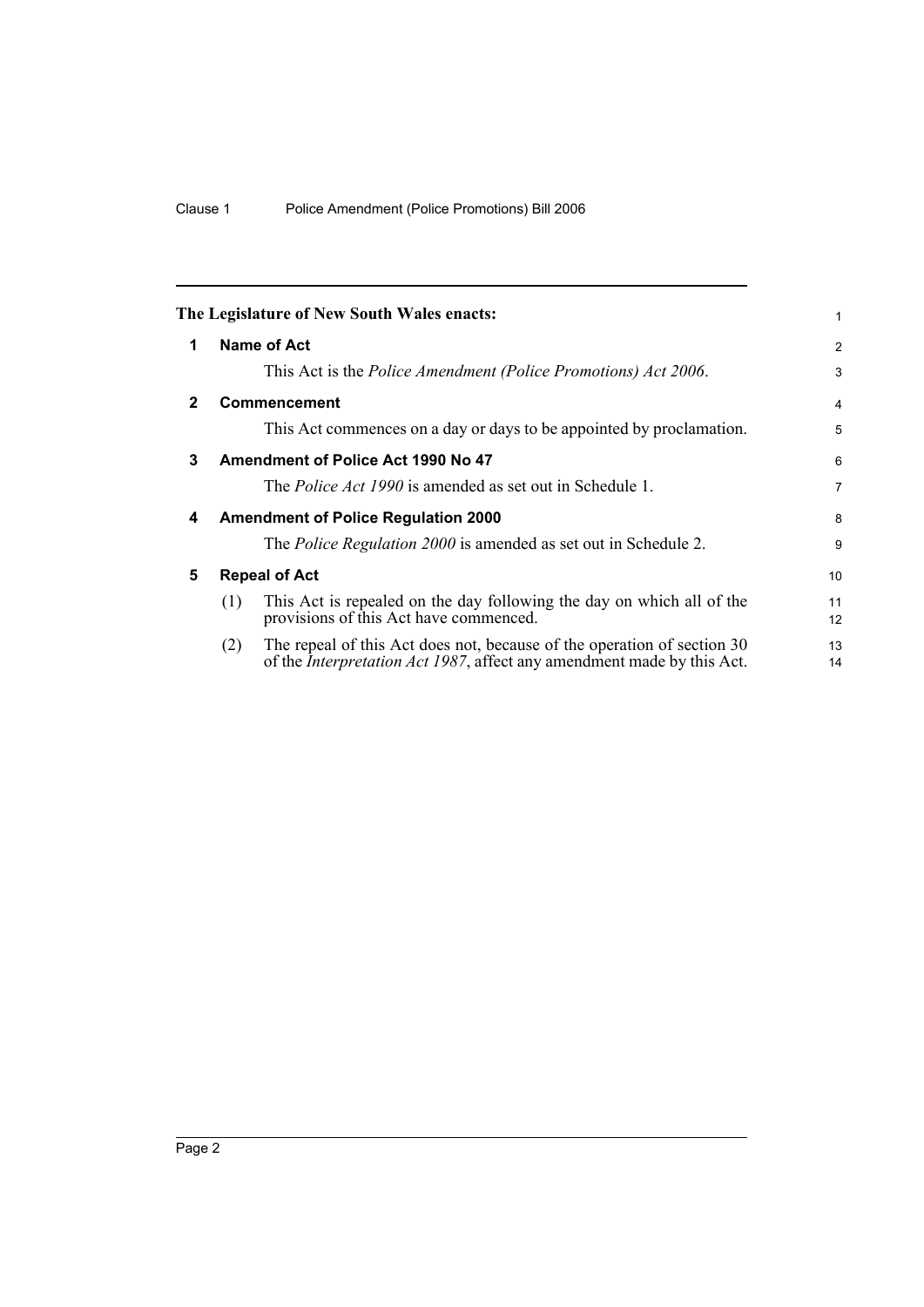Amendment of Police Act 1990 Schedule 1

<span id="page-10-0"></span>

|       | <b>Schedule 1</b>                                | <b>Amendment of Police Act 1990</b>                                                                                                    | 1                       |  |  |
|-------|--------------------------------------------------|----------------------------------------------------------------------------------------------------------------------------------------|-------------------------|--|--|
|       |                                                  | (Section 3)                                                                                                                            | $\overline{\mathbf{c}}$ |  |  |
| [1]   |                                                  | <b>Section 3 Definitions</b>                                                                                                           | 3                       |  |  |
|       |                                                  | Insert "or rank or grade within a rank of police officer" after "in NSW Police"<br>in the definition of <i>merit</i> in section 3 (1). | 4<br>5                  |  |  |
| [2]   |                                                  | Section 3 (1), definition of "merit"                                                                                                   | 6                       |  |  |
|       | and $(b)$ .                                      | Insert "or rank or grade" after "position" wherever occurring in paragraphs (a)                                                        | 7<br>8                  |  |  |
| $[3]$ | Section 3 (1)                                    |                                                                                                                                        | 9                       |  |  |
|       |                                                  | Insert in alphabetical order:                                                                                                          | 10                      |  |  |
|       |                                                  | non-executive administrative officer—see Part 6A.                                                                                      | 11                      |  |  |
|       |                                                  | non-executive police officer—see Part 6.                                                                                               | 12                      |  |  |
|       |                                                  | <i>promotion list</i> means a list prepared under section 70.                                                                          | 13                      |  |  |
| [4]   |                                                  | Sections 24 and 39 and Schedule 2                                                                                                      | 14                      |  |  |
|       |                                                  | Omit "Special Crime and Internal Affairs" wherever occurring.                                                                          | 15                      |  |  |
|       | Insert instead "Professional Standards Command". |                                                                                                                                        |                         |  |  |
| [5]   | Parts 6-6B                                       |                                                                                                                                        | 17                      |  |  |
|       |                                                  | Omit Part 6. Insert instead:                                                                                                           | 18                      |  |  |
|       | Part 6                                           | Non-executive police officers                                                                                                          | 19                      |  |  |
|       | <b>Division 1</b>                                | <b>Preliminary</b>                                                                                                                     | 20                      |  |  |
|       | 62                                               | <b>Officers to whom Part applies</b>                                                                                                   | 21                      |  |  |
|       |                                                  | This Part applies to all police officers (other than the<br>Commissioner and members of NSW Police Senior Executive<br>Service).       | 22<br>23<br>24          |  |  |
|       | 63                                               | <b>Definitions</b>                                                                                                                     | 25                      |  |  |
|       |                                                  | In this Part:                                                                                                                          | 26                      |  |  |
|       |                                                  | <i>appointment</i> means appointment by way of promotion or transfer<br>or otherwise.                                                  | 27<br>28                |  |  |
|       |                                                  | commissioned police<br>non-executive<br><i>officer</i><br>means<br>a<br>commissioned police officer to whom this Part applies.         | 29<br>30                |  |  |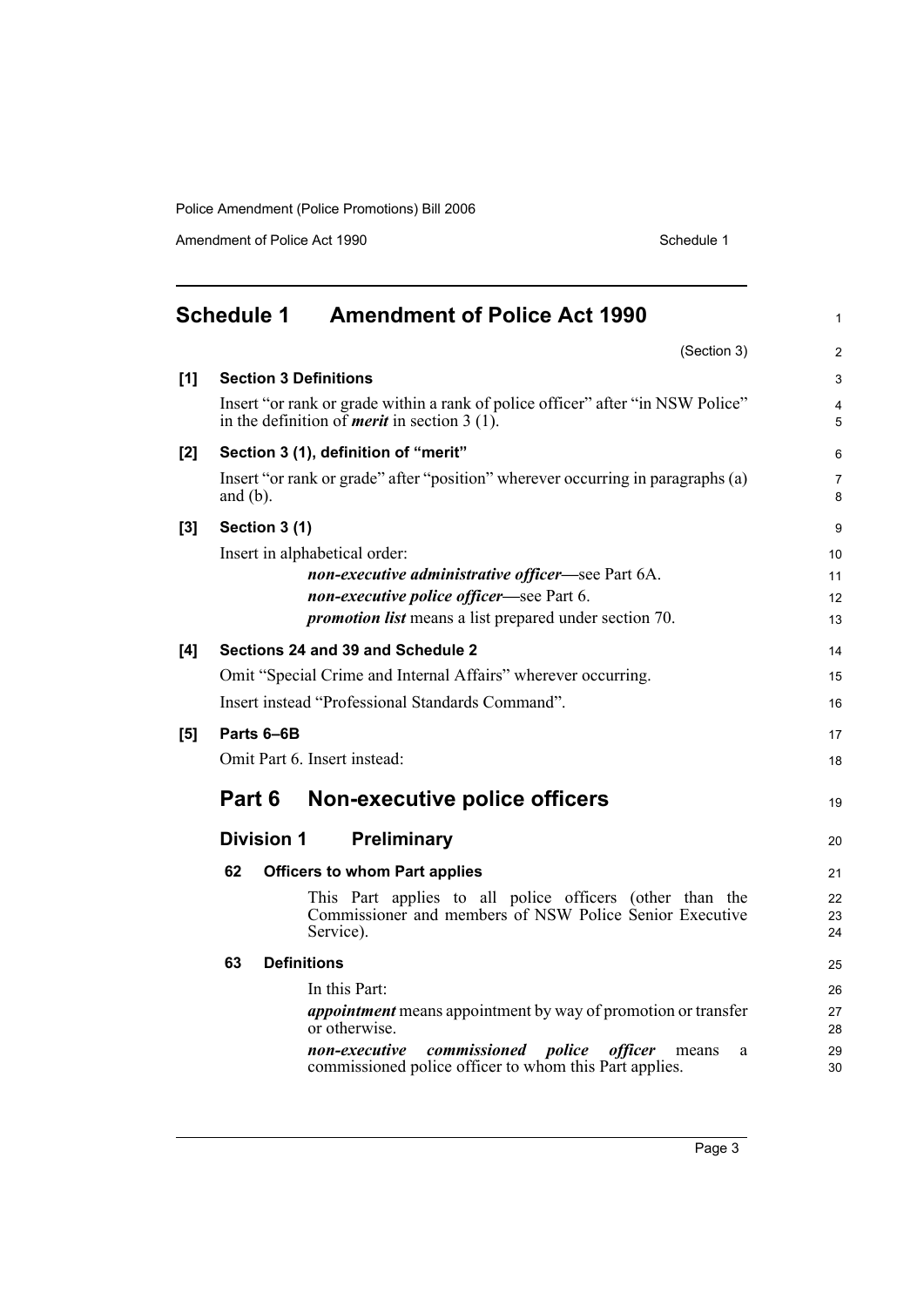Schedule 1 Amendment of Police Act 1990

|    |                   | <b>non-executive police officer</b> means a police officer to whom this<br>Part applies.                                                                                                                                                                                                                                                                                  | 1<br>2                           |
|----|-------------------|---------------------------------------------------------------------------------------------------------------------------------------------------------------------------------------------------------------------------------------------------------------------------------------------------------------------------------------------------------------------------|----------------------------------|
|    |                   | <i>vacant position</i> means:                                                                                                                                                                                                                                                                                                                                             | 3                                |
|    |                   | a position that is not held by a person, or<br>(a)                                                                                                                                                                                                                                                                                                                        | 4                                |
|    |                   | (b)<br>a position to which a person is temporarily appointed, or                                                                                                                                                                                                                                                                                                          | 5                                |
|    |                   | a position that is temporarily held by a person who is<br>(c)                                                                                                                                                                                                                                                                                                             | 6                                |
|    |                   | temporarily appointed to another position in accordance<br>with section $67(2)$ .                                                                                                                                                                                                                                                                                         | $\overline{7}$<br>8              |
|    | <b>Division 2</b> | Appointment of non-executive police officers                                                                                                                                                                                                                                                                                                                              | 9                                |
| 64 |                   | Appointments to non-executive police officer positions                                                                                                                                                                                                                                                                                                                    | 10                               |
|    | (1)               | An appointment (whether by way of transfer or promotion or<br>otherwise) as a non-executive police officer is to be made by the<br>Commissioner.                                                                                                                                                                                                                          | 11<br>12 <sup>2</sup><br>13      |
|    | (2)               | It does not matter whether the person appointed is or is not<br>already a member of NSW Police.                                                                                                                                                                                                                                                                           | 14<br>15                         |
|    | (3)               | In particular, it does not matter whether the person appointed is<br>or is not a police officer at the time of appointment.                                                                                                                                                                                                                                               | 16<br>17                         |
|    | (4)               | As soon as practicable after a person is appointed (whether by<br>way of transfer or promotion or otherwise) as a non-executive<br>police officer, the Commissioner is required to notify the Police<br>Integrity Commission of the identity of the person so appointed.                                                                                                  | 18<br>19<br>20<br>21             |
| 65 | <b>officers</b>   | Filling non-executive positions by either police or administrative                                                                                                                                                                                                                                                                                                        | 22<br>23                         |
|    | (1)               | If the Commissioner is satisfied that a position (other than a<br>position designated for members of NSW Police Senior<br>Executive Service) is suitable for either a police officer or an<br>administrative officer, the position may, for the purpose of the<br>selection process, be designated as a position available to both<br>police and administrative officers. | 24<br>25<br>26<br>27<br>28<br>29 |
|    | (2)               | Before a person is appointed to any such vacant position, the<br>Commissioner must determine whether it is to be the position of<br>a police officer or an administrative officer (and the provisions of<br>this Part or Part 6A relating to the filling of such a vacancy apply<br>accordingly).                                                                         | 30<br>31<br>32<br>33<br>34       |
| 66 |                   | Appointments to be made on merit                                                                                                                                                                                                                                                                                                                                          | 35                               |
|    | (1)               | This section applies to appointments to vacant positions of<br>non-executive police officers (other than constables).                                                                                                                                                                                                                                                     | 36<br>37                         |
|    |                   |                                                                                                                                                                                                                                                                                                                                                                           |                                  |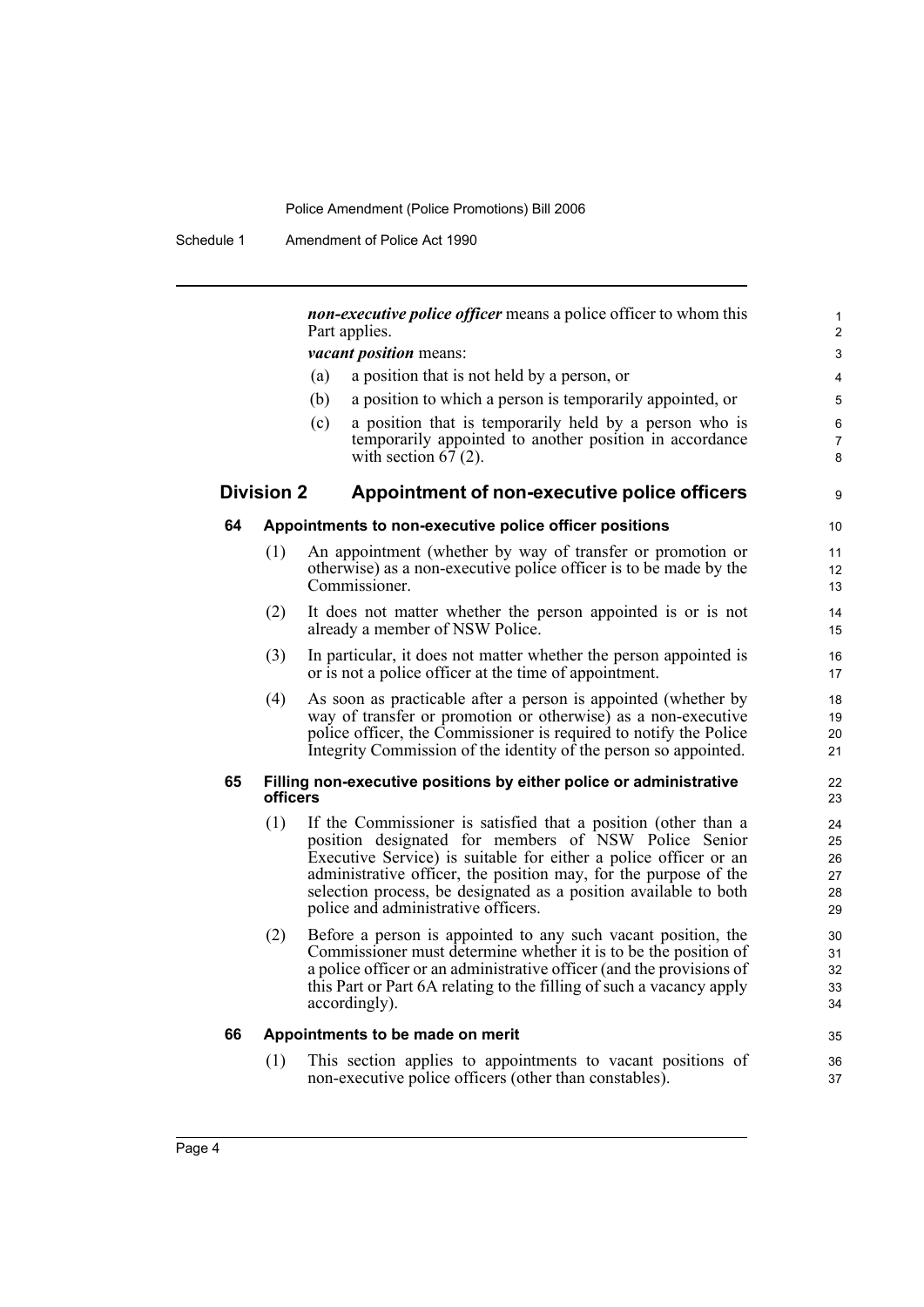Amendment of Police Act 1990 **Schedule 1** and the Schedule 1

- (2) In deciding to appoint a person (other than by way of promotion) to a vacant position of a non-executive police officer, the Commissioner must, from among the applicants who are eligible for appointment, select the applicant who has, in the opinion of the Commissioner, the greatest merit. (3) The Commissioner is, for the purpose of determining the merit of persons for appointment (other than by way of promotion) to a vacant position of a non-executive police officer, to have regard to: (a) the nature of the duties of the position, and (b) the abilities, qualifications, experience, standard of work performance and personal qualities of those persons that are relevant to the performance of those duties. (4) In deciding to appoint a person by way of promotion to a vacant position of a non-executive police officer, the Commissioner must appoint a person from the promotion list for the rank or grade within the rank concerned who is a person available for appointment and who has the greatest merit according to rankings on the list. (5) Despite subsection (4), the Commissioner may, in the case of a position identified by the Commissioner as requiring specialist qualifications, appoint a person by way of promotion to any such position from the promotion list for the rank or grade concerned who has the greatest merit according to rankings on that list of persons who, in the opinion of the Commissioner, have the qualifications required for that position. **67 Temporary appointments** (1) The Commissioner may appoint an officer temporarily to a position of a non-executive police officer that is vacant or the holder of which is suspended, sick or absent. (2) Without limiting subsection (1), the Commissioner may appoint temporarily to a vacant position of a non-executive police officer a police officer who is on the relevant promotion list for the rank or grade concerned, or is in the process of gaining the requisite qualifications for placement on that list, subject to the following: (a) before the appointment can be made, the Commissioner and officer must agree, in writing, as to the command in 10 11 12 13 14 15 16 17 18 19 20 21 22 23 24 25 26 27  $28$ 29 30 31 32 33 34 35 36 37
	- which the officer will serve if the officer is not permanently appointed to the vacant position, and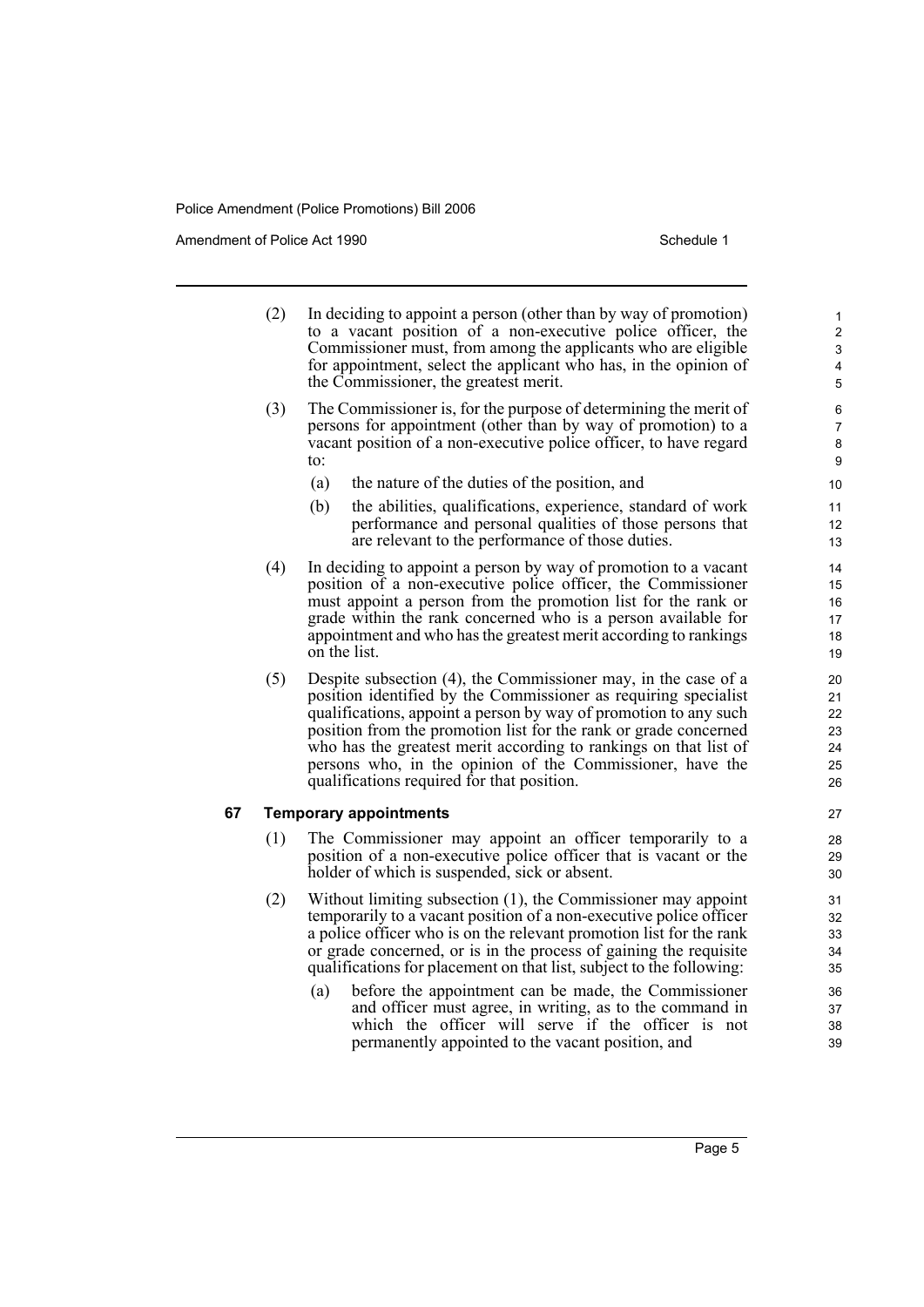Schedule 1 Amendment of Police Act 1990

|    |     | (b)      | if the officer has permanently relocated his or her principal<br>residence because of the temporary appointment, the<br>officer is entitled to the costs and expenses of any further<br>relocation agreed to under paragraph (a), those costs and<br>expenses to be calculated in accordance with any relevant<br>industrial award or enterprise agreement for transferred<br>officers under the <i>Industrial Relations Act 1996</i> , and                                                                                                | 1<br>$\overline{2}$<br>3<br>4<br>5<br>6<br>$\overline{7}$ |
|----|-----|----------|--------------------------------------------------------------------------------------------------------------------------------------------------------------------------------------------------------------------------------------------------------------------------------------------------------------------------------------------------------------------------------------------------------------------------------------------------------------------------------------------------------------------------------------------|-----------------------------------------------------------|
|    |     | (c)      | if the officer has relocated his or her principal place of<br>residence because of the temporary appointment and has<br>entered into an agreement, in writing,<br>with the<br>Commissioner to stay within the command to which the<br>officer has been transferred if the officer is not<br>permanently appointed to the vacant position, the officer<br>cannot be involuntarily transferred under section 69<br>(except in accordance with action taken under section 173)<br>$(2)$ (d)) within a period of 3 years after the relocation. | 8<br>9<br>10<br>11<br>12<br>13<br>14<br>15<br>16          |
|    | (3) |          | An officer who ceases to be temporarily appointed to a position<br>in accordance with subsection (1) and who is not permanently<br>appointed to the position has no right of return to the position<br>from which the officer was temporarily appointed, unless:                                                                                                                                                                                                                                                                           | 17<br>18<br>19<br>20                                      |
|    |     | (a)      | the officer has entered into an agreement under subsection<br>$(2)$ (a) to return to the command from which the officer<br>was temporarily appointed, and                                                                                                                                                                                                                                                                                                                                                                                  | 21<br>22<br>23                                            |
|    |     | (b)      | no other officer has been appointed to the position from<br>which the officer was temporarily appointed.                                                                                                                                                                                                                                                                                                                                                                                                                                   | 24<br>25                                                  |
|    | (4) |          | An administrative officer may not be appointed under this section<br>to the position of a police officer.                                                                                                                                                                                                                                                                                                                                                                                                                                  | 26<br>27                                                  |
|    | (5) |          | The Commissioner may, at any time, terminate a temporary<br>appointment under this section.                                                                                                                                                                                                                                                                                                                                                                                                                                                | 28<br>29                                                  |
|    | (6) | section. | Section 66 does not apply to a temporary appointment under this                                                                                                                                                                                                                                                                                                                                                                                                                                                                            | 30<br>31                                                  |
| 68 |     |          | <b>Statutory declaration as to misconduct</b>                                                                                                                                                                                                                                                                                                                                                                                                                                                                                              | 32                                                        |
|    | (1) | The      | Commissioner must, before appointing an<br>officer<br>temporarily under section 67 or otherwise under this Part, require<br>the officer to provide a statutory declaration, in such form (if any)<br>as may be prescribed by the regulations, that the officer has not<br>knowingly engaged in specified misconduct or any other<br>misconduct.                                                                                                                                                                                            | 33<br>34<br>35<br>36<br>37<br>38                          |
|    | (2) |          | An officer who fails or refuses, or who is unable, to provide a<br>statutory declaration in accordance with any such requirement is<br>ineligible for appointment under the relevant provision.                                                                                                                                                                                                                                                                                                                                            | 39<br>40<br>41                                            |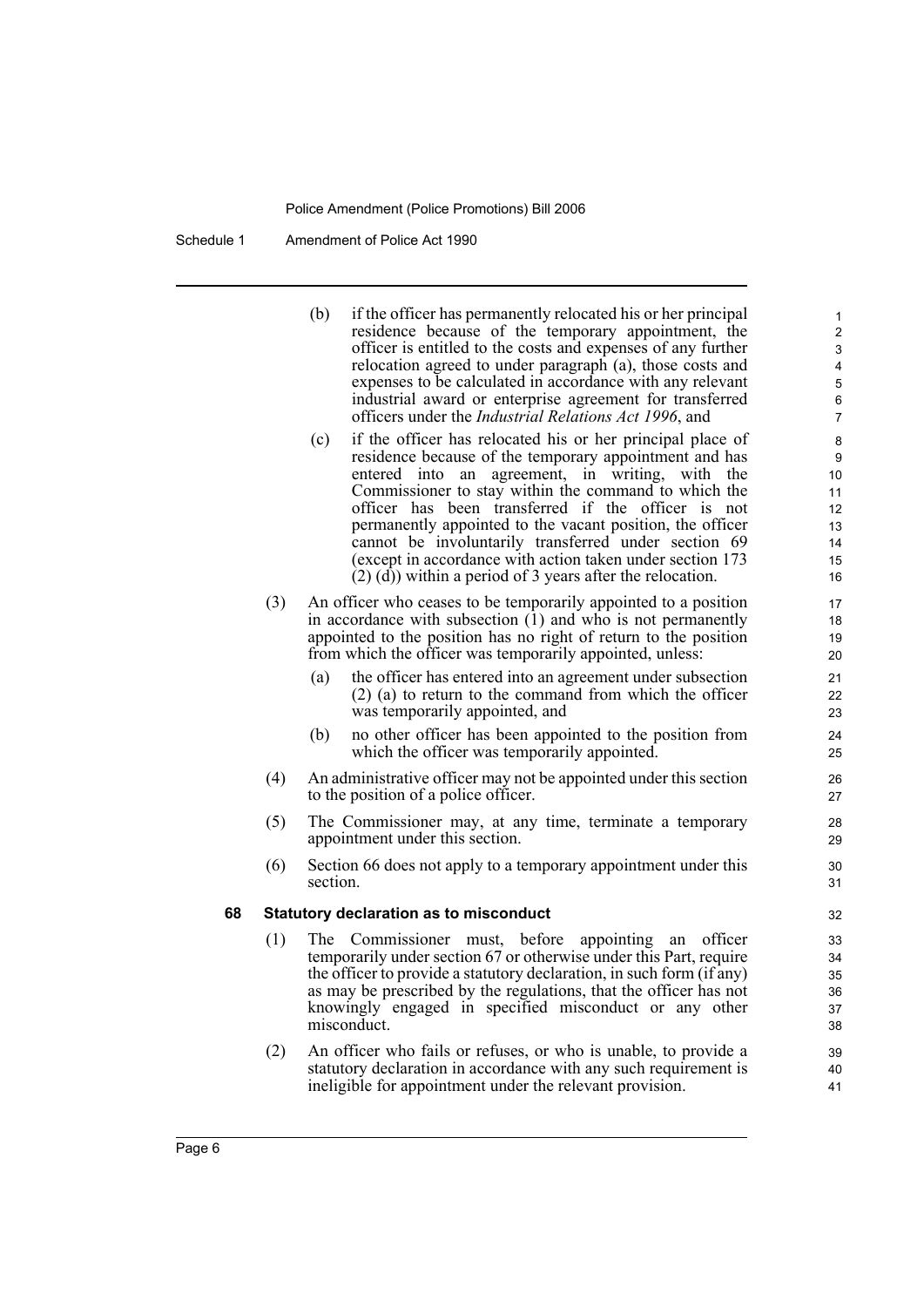Amendment of Police Act 1990 Schedule 1

|    | (3) |     | The failure, refusal or inability of an officer to provide a statutory<br>declaration in accordance with any such requirement must not be<br>taken into consideration for a purpose other than the assessment<br>of the officer's eligibility to be appointed to the position<br>concerned.                                                                                                                                                                                                                                                            | 1<br>2<br>3<br>$\overline{\mathbf{4}}$<br>5  |
|----|-----|-----|--------------------------------------------------------------------------------------------------------------------------------------------------------------------------------------------------------------------------------------------------------------------------------------------------------------------------------------------------------------------------------------------------------------------------------------------------------------------------------------------------------------------------------------------------------|----------------------------------------------|
| 69 |     |     | Transfer of non-executive police officers                                                                                                                                                                                                                                                                                                                                                                                                                                                                                                              | 6                                            |
|    | (1) |     | If the Commissioner considers it to be in the interests of NSW<br>Police to do so, the Commissioner may transfer a non-executive<br>police officer from one non-executive police officer position to<br>another non-executive police officer position or non-executive<br>administrative officer position.                                                                                                                                                                                                                                             | 7<br>8<br>9<br>10<br>11                      |
|    | (2) |     | Such a transfer may be made if:                                                                                                                                                                                                                                                                                                                                                                                                                                                                                                                        | 12                                           |
|    |     | (a) | the position to which the officer is transferred entitles its<br>holder to the same level of remuneration as the officer's<br>former remuneration, or                                                                                                                                                                                                                                                                                                                                                                                                  | 13<br>14<br>15                               |
|    |     | (b) | the position to which the officer is transferred entitles its<br>holder to a lower level of remuneration than the officer's<br>former remuneration and:                                                                                                                                                                                                                                                                                                                                                                                                | 16<br>17<br>18                               |
|    |     |     | (i)<br>the officer consents to the transfer at the lower level<br>of remuneration, or                                                                                                                                                                                                                                                                                                                                                                                                                                                                  | 19<br>20                                     |
|    |     |     | the officer requested the transfer or the transfer is<br>(11)<br>made pursuant to an order under section 173, or                                                                                                                                                                                                                                                                                                                                                                                                                                       | 21<br>22                                     |
|    |     | (c) | the officer concerned is being transferred from the rank of<br>superintendent to which the officer is permanently<br>appointed to another position within that rank—regardless<br>of whether the position to which the officer is transferred<br>entitles its holder to a remuneration that is the same as or<br>different from the officer's former remuneration.                                                                                                                                                                                     | 23<br>24<br>25<br>26<br>27<br>28             |
|    | (3) |     | An officer transferred under subsection $(2)$ (c) is entitled, for the<br>balance of the term for which the officer holds office pursuant to<br>section 74, to the same level of remuneration in respect of the<br>new position as the officer's former remuneration if the position<br>to which the officer is transferred ordinarily entitles its holder to<br>a level of remuneration that is lower than the officer's former<br>remuneration (unless the officer requested the transfer or it was<br>made pursuant to an order under section 173). | 29<br>30<br>31<br>32<br>33<br>34<br>35<br>36 |
|    | (4) |     | A transfer under this section may be made only if the officer<br>possesses the qualifications determined by the Commissioner for<br>the other position.                                                                                                                                                                                                                                                                                                                                                                                                | 37<br>38<br>39                               |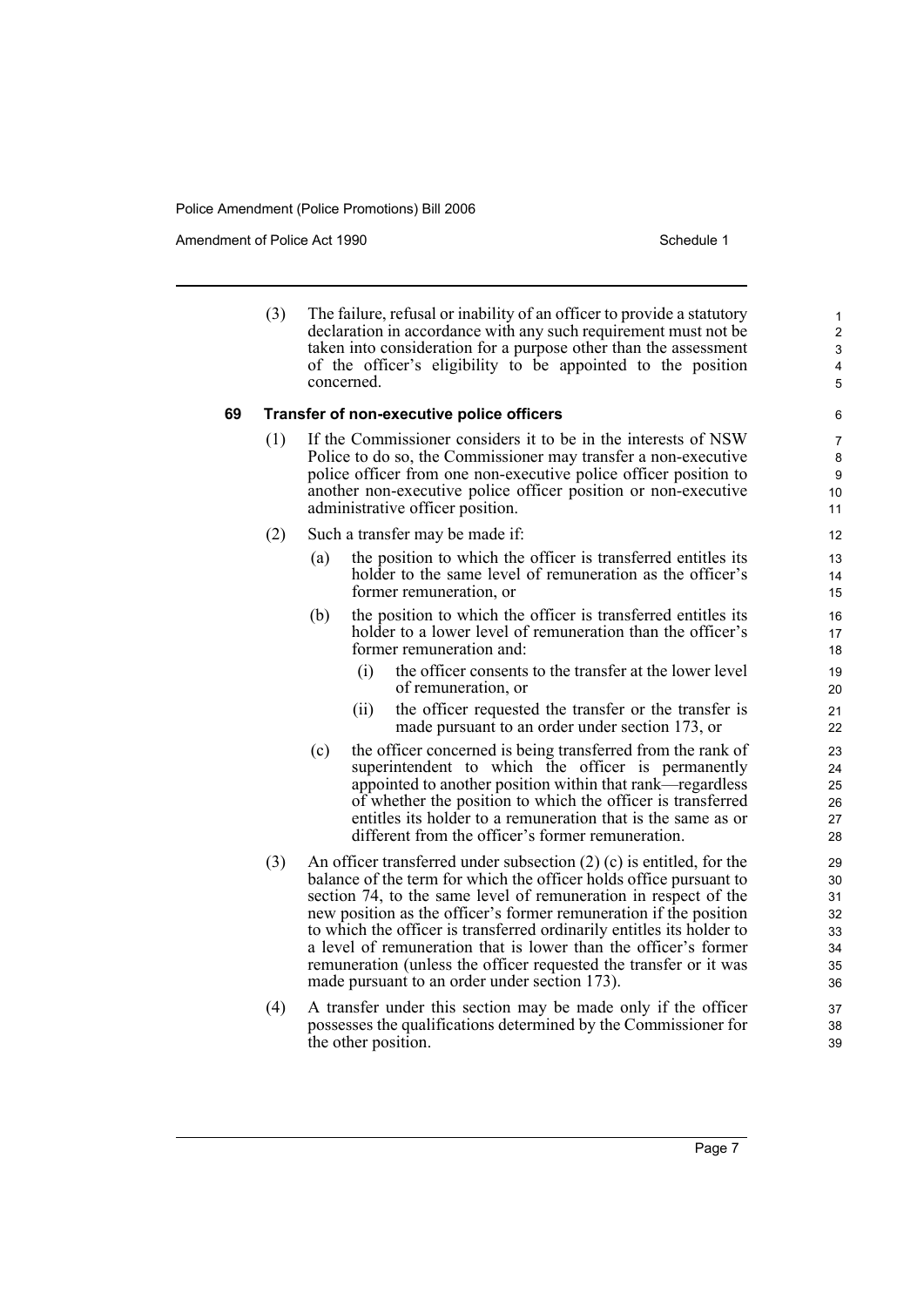Schedule 1 Amendment of Police Act 1990

|    | (5) |                        | The transfer under this section of a police officer to a<br>non-executive administrative officer position may not be made<br>without the approval of the police officer.                                                                                         | 1<br>$\overline{2}$<br>3      |
|----|-----|------------------------|------------------------------------------------------------------------------------------------------------------------------------------------------------------------------------------------------------------------------------------------------------------|-------------------------------|
|    | (6) |                        | Section 66 does not apply to a transfer under this section.                                                                                                                                                                                                      | 4                             |
| 70 |     | <b>Promotion lists</b> |                                                                                                                                                                                                                                                                  | 5                             |
|    | (1) |                        | The Commissioner is to establish promotion lists of police<br>officers eligible for promotion to the rank or grade within a rank<br>of sergeant, senior sergeant, inspector and superintendent.                                                                  | 6<br>7<br>8                   |
|    | (2) |                        | The regulations may make provision for or with respect to the<br>following matters:                                                                                                                                                                              | 9<br>10                       |
|    |     | (a)                    | the requirements for placement on a promotion list,                                                                                                                                                                                                              | 11                            |
|    |     | (b)                    | without limiting paragraph (a), criteria for eligibility to<br>undertake<br>requirements<br>(including)<br>meeting<br>quota<br>requirements),                                                                                                                    | $12 \overline{ }$<br>13<br>14 |
|    |     | (c)                    | the ranking of police officers on a promotion list,                                                                                                                                                                                                              | 15                            |
|    |     | (d)                    | the period for which a police officer may remain on a<br>promotion list or replacement promotion lists for the same<br>rank or grade within a rank,                                                                                                              | 16<br>17<br>18                |
|    |     | (e)                    | the appointment of persons from a promotion list to a rank<br>or grade within a rank to which the list applies,                                                                                                                                                  | 19<br>20                      |
|    |     | (f)                    | reviews of assessment of requirements for placement on a<br>promotion list and of ranking on a promotion list,                                                                                                                                                   | 21<br>22                      |
|    |     | (g)                    | reviews or appeals against a decision to suspend or remove<br>a person from a promotion list, or to refuse a person the<br>right to participate or continue to participate in any part of<br>the process to obtain placement on a list, on integrity<br>grounds, | 23<br>24<br>25<br>26<br>27    |
|    |     | (h)                    | without limiting paragraph $(f)$ or $(g)$ , the procedures for<br>and conduct of reviews,                                                                                                                                                                        | 28<br>29                      |
|    |     | (i)                    | circumstances in which a person may be removed or<br>suspended from or restored to a promotion list,                                                                                                                                                             | 30<br>31                      |
|    |     | (j)                    | the period for which, or the circumstances in which, a<br>promotion list remains current,                                                                                                                                                                        | 32<br>33                      |
|    |     | (k)                    | notification of a decision to suspend or remove a person<br>from a promotion list, or to refuse a person the right to<br>participate or continue to participate in any part of the<br>process to obtain placement on a list, on integrity grounds.               | 34<br>35<br>36<br>37          |
|    |     |                        |                                                                                                                                                                                                                                                                  |                               |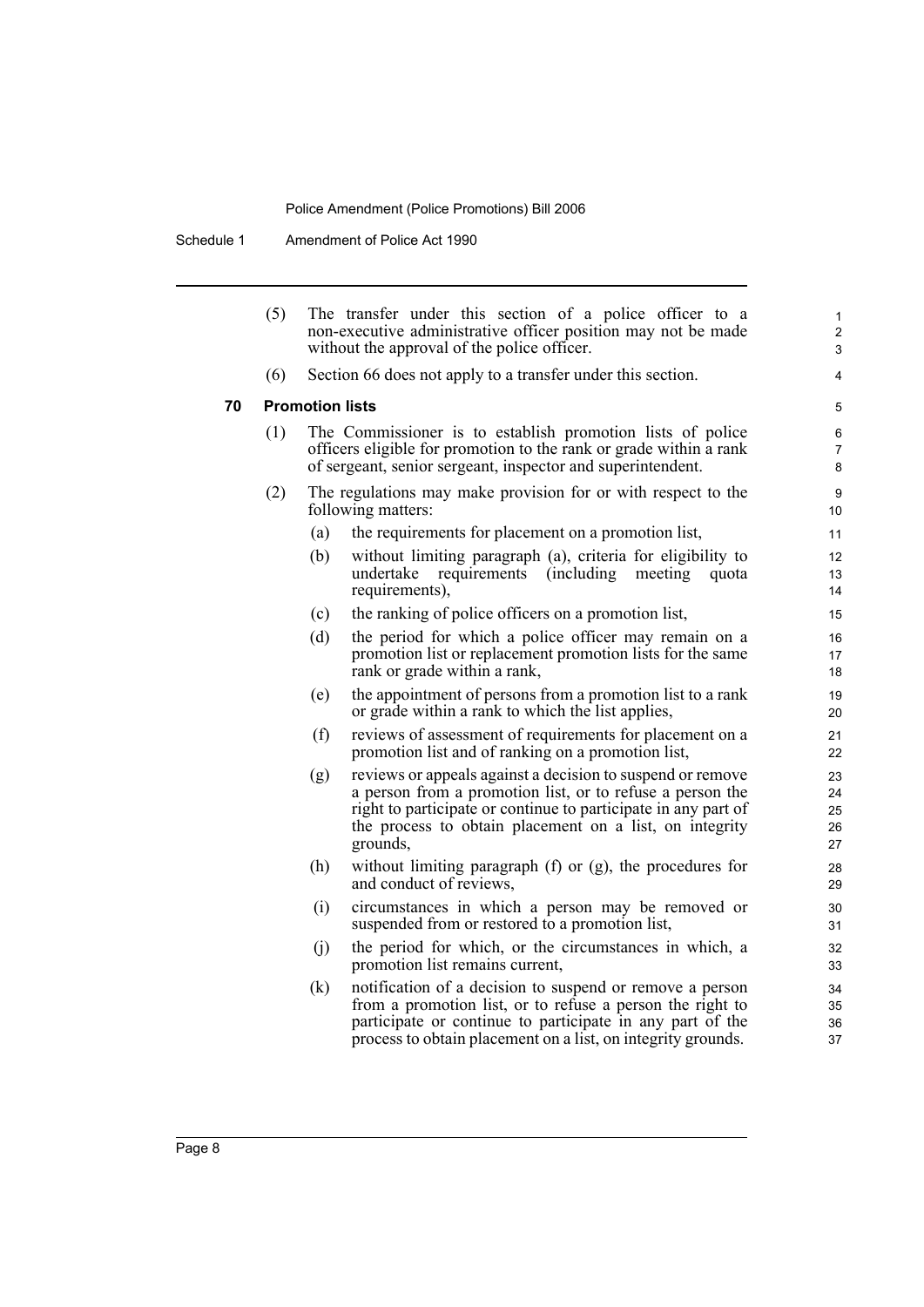Amendment of Police Act 1990 **Schedule 1** and the Schedule 1

#### **71 Integrity matters** (1) It is the duty of the Commissioner: (a) before selecting a person to complete an eligibility program for a rank or grade within a rank of police officer, to make inquiries (from the Commander, Professional Standards Command, and from any other person or body the Commissioner thinks appropriate), as to the integrity of the person, and (b) before appointing a person, by way of promotion, as a non-executive police officer, to make inquiries (from the Police Integrity Commission, the Commander, Professional Standards Command, and from any other person or body the Commissioner thinks appropriate), as to the integrity of the person. (2) It is the duty of the Commissioner to have regard to any information that comes to the Commissioner's attention (whether as a result of inquiries under subsection (1) or otherwise) as to the integrity of a person referred to in that subsection. (3) The Police Integrity Commission, subject to the *Police Integrity Commission Act 1996*, and the Commander, Professional Standards Command, are required to furnish a report to the Commissioner (on the basis of information available to the Commission or the Commander and without the need for any special investigation or inquiry) on any person the subject of an inquiry referred to in subsection (1). (4) The Commissioner may change a decision to appoint a person under this Part before the person is appointed if the Commissioner receives information as to the person's integrity (being information that was not considered when the decision to appoint the person was made) which causes the Commissioner to form the opinion that the person is not a suitable person to be so appointed. (5) If the Commissioner changes such a decision, the Commissioner may decide, in accordance with this Part to appoint instead (from the persons who are eligible for appointment) the person who the 1 2 3 4 5 6 7 8  $\overline{9}$ 10 11 12 13 14 15 16 17 18 19 20 21 22 23 24 25 26 27 28 29 30 31 32 33 34 35

Commissioner is of the opinion at the time has the greatest merit.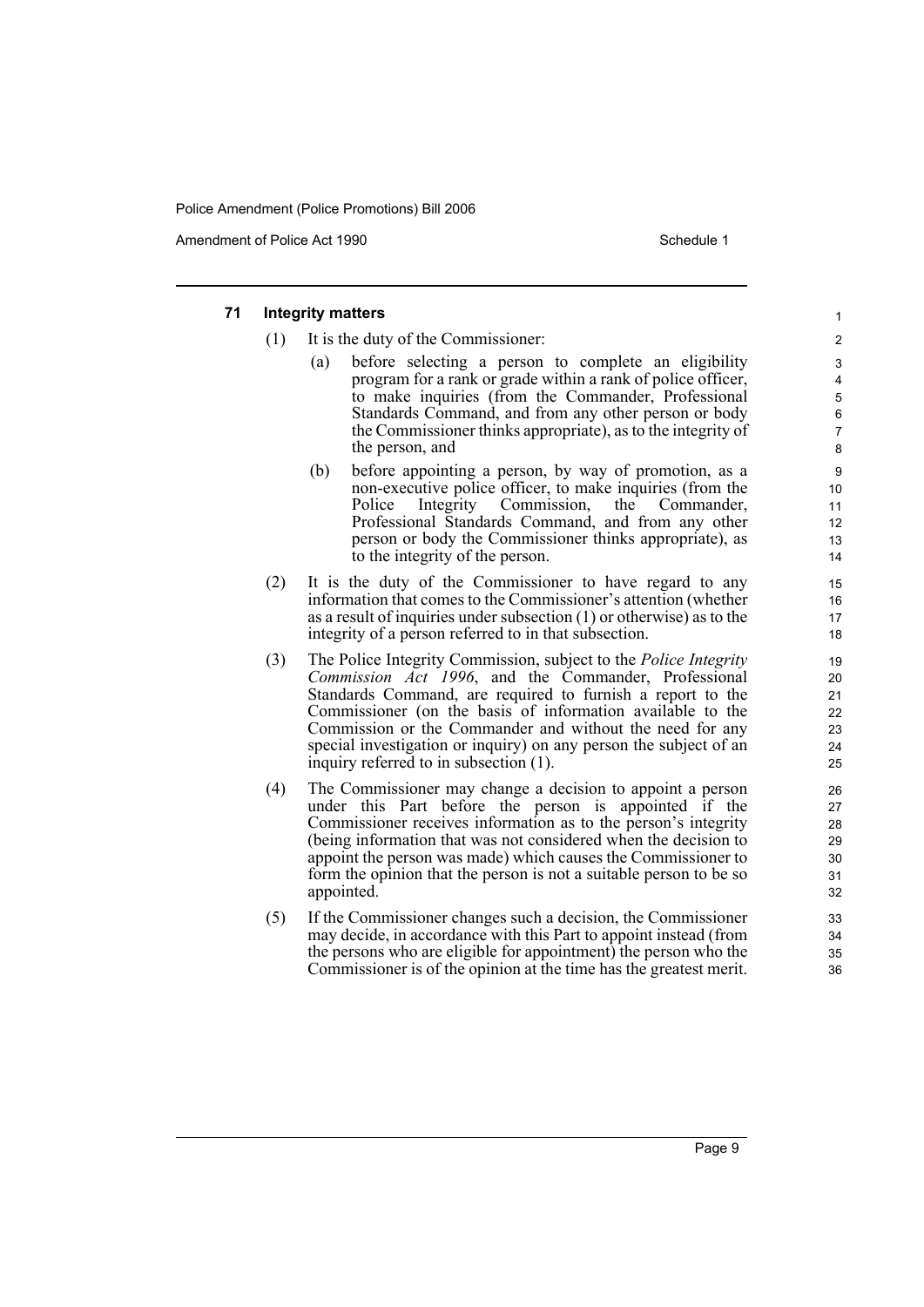Schedule 1 Amendment of Police Act 1990

|    | (6)               | The Commissioner may suspend or remove a person from a<br>promotion list or any part of a process relating to placement on a<br>promotion list if the Commissioner receives information as to the<br>person's integrity (being information that was not previously<br>considered) which causes the Commissioner to form the opinion<br>that the person is not a suitable person to remain on the list or be<br>placed on the list. | $\mathbf{1}$<br>$\mathbf{2}$<br>3<br>$\overline{\mathbf{4}}$<br>$\mathbf 5$<br>6<br>$\overline{7}$ |
|----|-------------------|------------------------------------------------------------------------------------------------------------------------------------------------------------------------------------------------------------------------------------------------------------------------------------------------------------------------------------------------------------------------------------------------------------------------------------|----------------------------------------------------------------------------------------------------|
| 72 |                   | Vacation of non-executive police officer positions                                                                                                                                                                                                                                                                                                                                                                                 | 8                                                                                                  |
|    | (1)               | A non-executive police officer's position becomes vacant if the<br>officer:                                                                                                                                                                                                                                                                                                                                                        | 9<br>10 <sup>1</sup>                                                                               |
|    |                   | (a)<br>dies, or                                                                                                                                                                                                                                                                                                                                                                                                                    | 11                                                                                                 |
|    |                   | (b)<br>completes a term of office and is not appointed for a<br>further term, or                                                                                                                                                                                                                                                                                                                                                   | 12<br>13                                                                                           |
|    |                   | is removed from office, or retires or is retired from office,<br>(c)<br>under this or any other Act, or                                                                                                                                                                                                                                                                                                                            | 14<br>15                                                                                           |
|    |                   | resigns his or her position in writing addressed to the<br>(d)<br>Commissioner.                                                                                                                                                                                                                                                                                                                                                    | 16<br>17                                                                                           |
|    | (2)               | The retirement or resignation of a non-executive police officer<br>does not take effect until:                                                                                                                                                                                                                                                                                                                                     | 18<br>19                                                                                           |
|    |                   | (a)<br>the Commissioner accepts the retirement or resignation, or                                                                                                                                                                                                                                                                                                                                                                  | 20                                                                                                 |
|    |                   | (b)<br>the officer has given the Commissioner at least 4 weeks'<br>notice in writing of the day on which the officer intends to<br>retire or resign and the officer is not under suspension from<br>office on that day.                                                                                                                                                                                                            | 21<br>22<br>23<br>24                                                                               |
| 73 |                   | Approval to engage in other paid employment                                                                                                                                                                                                                                                                                                                                                                                        | 25                                                                                                 |
|    |                   | A non-executive police officer must not engage in any paid<br>employment outside the duties of his or her position without the<br>approval of the Commissioner.                                                                                                                                                                                                                                                                    | 26<br>27<br>28                                                                                     |
|    | <b>Division 3</b> | Term of office of non-executive<br>commissioned police officers                                                                                                                                                                                                                                                                                                                                                                    | 29<br>30                                                                                           |
| 74 |                   | Five year term contracts                                                                                                                                                                                                                                                                                                                                                                                                           | 31                                                                                                 |
|    | (1)               | Subject to this Act, a non-executive commissioned police officer<br>holds office for the term of office specified in an instrument of<br>appointment issued by the Commissioner for the purposes of this<br>section.                                                                                                                                                                                                               | 32<br>33<br>34<br>35                                                                               |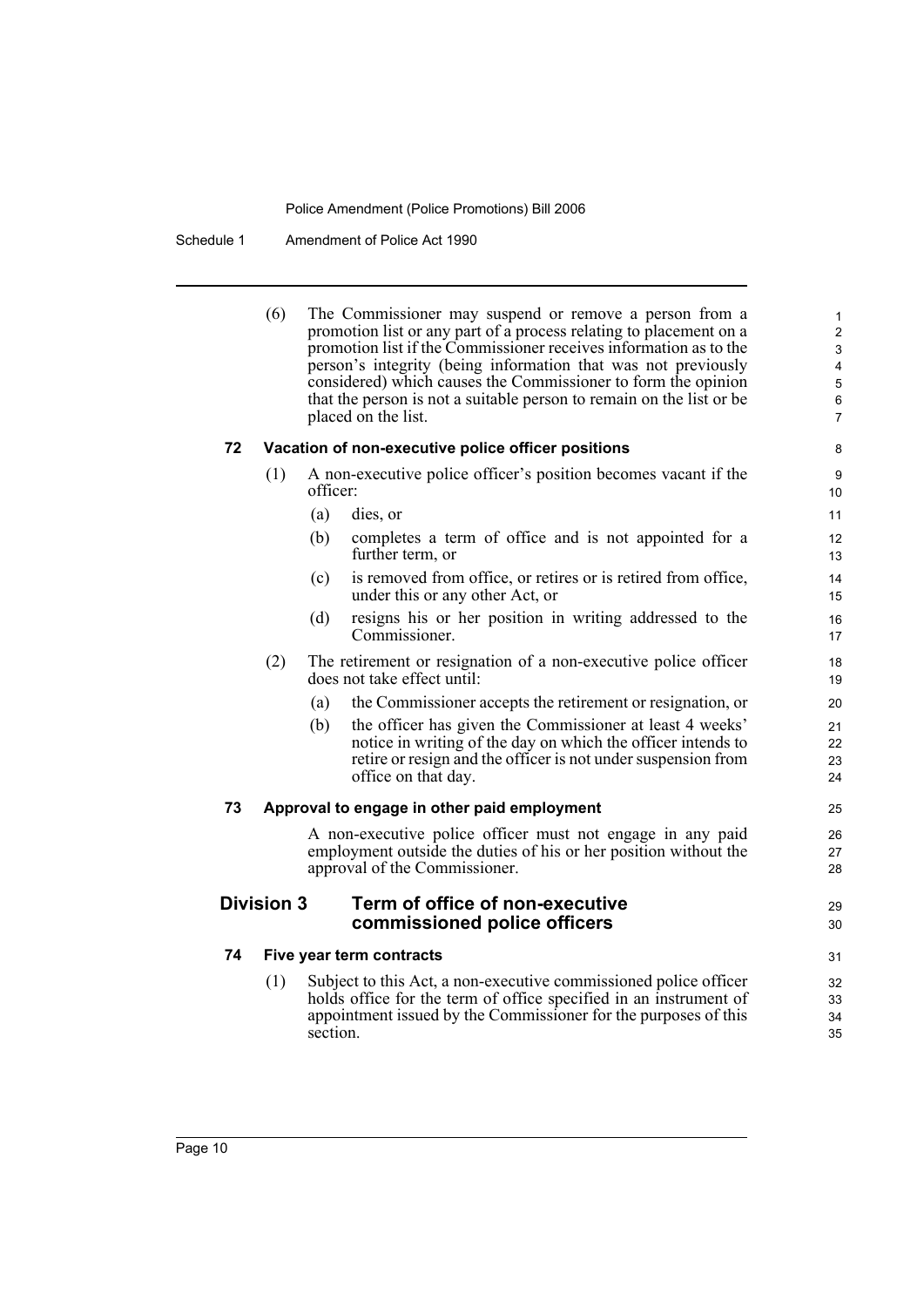Amendment of Police Act 1990 Schedule 1

|    | (2) | The instrument operates as an appointment of the officer for the<br>term of office so specified. The appointment is separate and<br>distinct from the appointment of the officer to the officer's<br>non-executive police officer position by the Commissioner under<br>section 64.                                                                                                                                                                              | $\mathbf{1}$<br>2<br>3<br>4<br>5       |
|----|-----|------------------------------------------------------------------------------------------------------------------------------------------------------------------------------------------------------------------------------------------------------------------------------------------------------------------------------------------------------------------------------------------------------------------------------------------------------------------|----------------------------------------|
|    | (3) | The term of office is to be 5 years or the officer's balance of<br>service to retirement (whichever is shorter).                                                                                                                                                                                                                                                                                                                                                 | 6<br>$\overline{7}$                    |
|    | (4) | An officer's <b>balance of service to retirement</b> is the period up to<br>the officer's projected date of retirement from NSW Police, as<br>determined by the Commissioner after consultation with the<br>officer.                                                                                                                                                                                                                                             | 8<br>9<br>10<br>11                     |
| 75 |     | <b>Entitlement to further terms</b>                                                                                                                                                                                                                                                                                                                                                                                                                              | 12                                     |
|    | (1) | Until retirement, a non-executive commissioned police officer is<br>entitled (if otherwise qualified) to appointment for a further term<br>of office in accordance with section 74 on the expiration of each<br>current term of office, unless the Commissioner has decided that<br>the officer is not to be appointed for a further term and notified<br>the officer of that decision at least 6 months before the expiration<br>of the current term of office. | 13<br>14<br>15<br>16<br>17<br>18<br>19 |
|    | (2) | The appointment of an officer for a further term of office does not<br>constitute an appointment to a vacant position for the purposes of<br>Division 2.                                                                                                                                                                                                                                                                                                         | 20<br>21<br>22                         |
| 76 |     | Ground for decision not to re-appoint                                                                                                                                                                                                                                                                                                                                                                                                                            | 23                                     |
|    | (1) | The only ground for a decision by the Commissioner that a<br>non-executive commissioned police officer is not to be appointed<br>for a further term of office is that the officer is unable to meet<br>required standards of operational competence, discipline or<br>integrity.                                                                                                                                                                                 | 24<br>25<br>26<br>27<br>28             |
|    | (2) | The regulations may make provision for a review of a decision of<br>the Commissioner under this section.                                                                                                                                                                                                                                                                                                                                                         | 29<br>30                               |
| 77 |     | <b>Performance reviews</b>                                                                                                                                                                                                                                                                                                                                                                                                                                       | 31                                     |
|    |     | A non-executive commissioned police officer's performance<br>must be reviewed, at least annually, by the Commissioner or by<br>some person nominated by the Commissioner. The review is to<br>have regard to performance criteria determined by the<br>Commissioner for the officer's position and any other relevant<br>matter.                                                                                                                                 | 32<br>33<br>34<br>35<br>36<br>37       |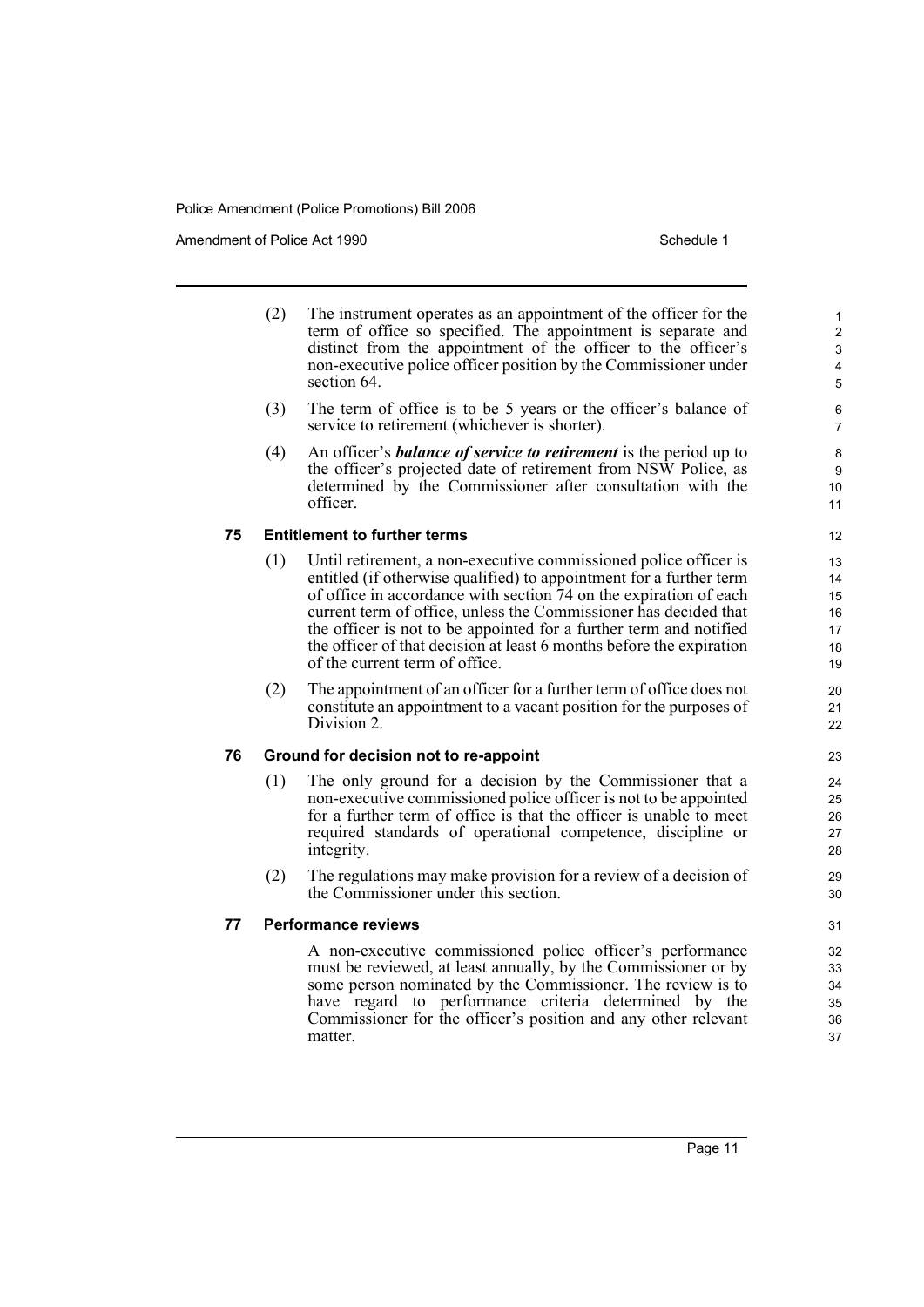Schedule 1 Amendment of Police Act 1990

#### **78 Promotion, transfer and re-appointment following resignation**

(1) When a non-executive commissioned police officer is appointed by way of promotion to another position in NSW Police as a non-executive commissioned police officer, the officer is to be appointed for a new term of office in accordance with section 74 in the rank or grade within a rank to which the officer is promoted.

23

- (2) When a non-executive commissioned police officer is transferred to another position in NSW Police as a non-executive commissioned police officer, the officer is not to be appointed for a new term of office, and the officer's existing term of office continues in the transferred position.
- (3) When a non-executive commissioned police officer is re-appointed under section 103 (Re-appointment of employees resigning to contest Commonwealth elections) of the *Public Sector Employment and Management Act 2002* the officer is to be appointed for a new term of office that is equivalent to the balance of the officer's term of office as at resignation.

#### **79 Powers of dismissal, removal and suspension not affected**

Nothing in this Division limits or otherwise affects any power under this Act to dismiss, suspend or remove a non-executive commissioned police officer.

#### **Division 4 Appointment and promotion of constables**

#### **80 Appointment and promotion of constables**

- (1) The Commissioner may, subject to this Act and the regulations, appoint any person of good character and with satisfactory educational qualifications as a police officer of the rank of constable.
- (2) A person when first appointed as such a police officer is to be appointed on probation in accordance with the regulations.
- (3) The Commissioner may dismiss any such probationary police officer from NSW Police at any time and without giving any reason.
- (4) The promotion of police officers within the rank of constable is subject to the regulations.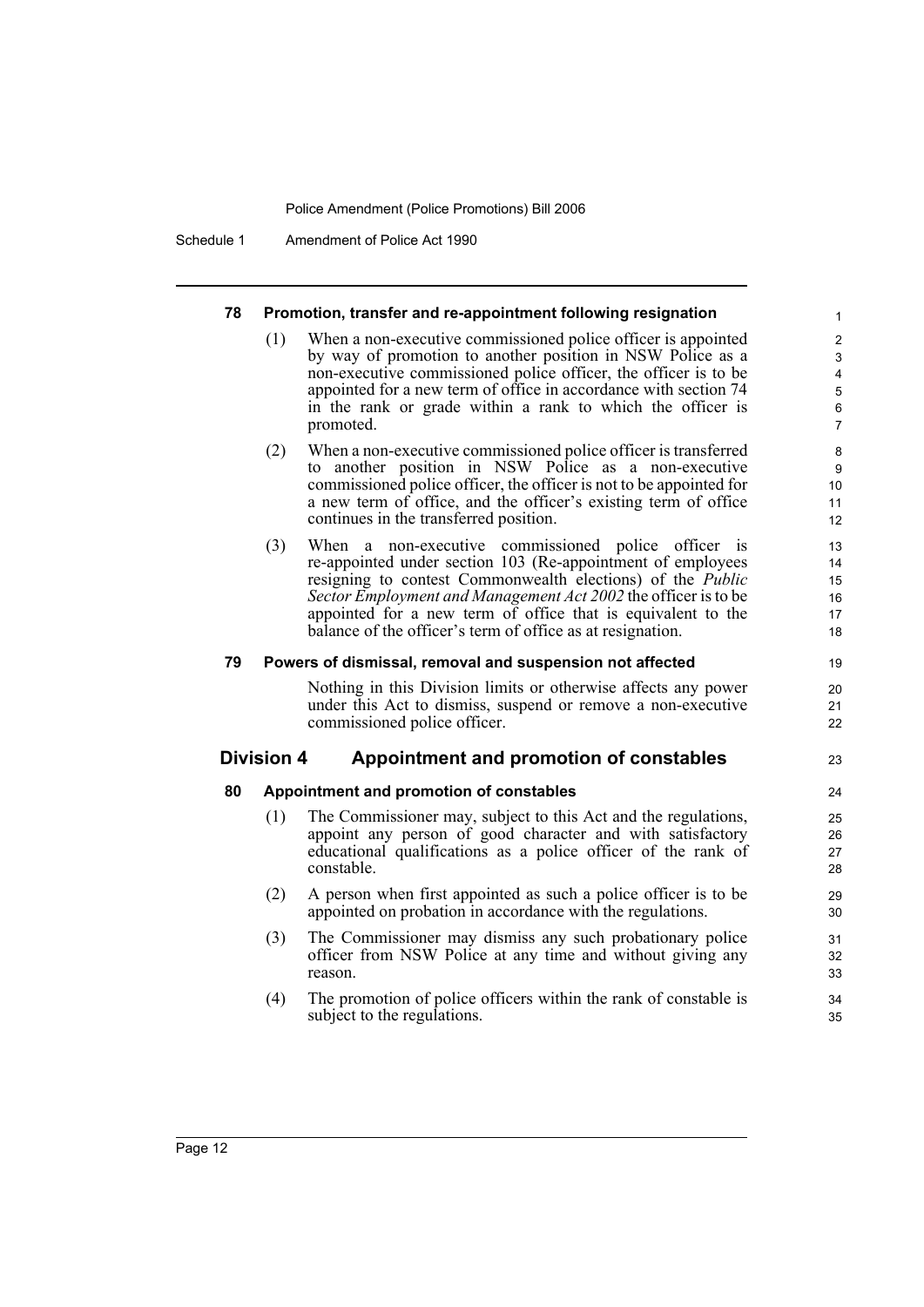Amendment of Police Act 1990 Schedule 1

|     |                   |                    | Part 6A Non-executive administrative officers                                                                                                                                                                                                                                       | 1                          |
|-----|-------------------|--------------------|-------------------------------------------------------------------------------------------------------------------------------------------------------------------------------------------------------------------------------------------------------------------------------------|----------------------------|
|     | <b>Division 1</b> |                    | <b>Preliminary</b>                                                                                                                                                                                                                                                                  | $\overline{2}$             |
| 81  |                   |                    | <b>Officers to whom Part applies</b>                                                                                                                                                                                                                                                | 3                          |
|     |                   |                    | This Part applies to all administrative officers (other than<br>members of $\tilde{N}SW$ Police Senior Executive Service).                                                                                                                                                          | 4<br>5                     |
| 82  |                   | <b>Definitions</b> |                                                                                                                                                                                                                                                                                     | 6                          |
|     |                   |                    | In this Part:                                                                                                                                                                                                                                                                       | $\overline{7}$             |
|     |                   |                    | <i>appointment</i> means appointment by way of promotion or transfer<br>or otherwise.                                                                                                                                                                                               | 8<br>9                     |
|     |                   |                    | <i>eligibility list</i> means an eligibility list prepared under section 82F.                                                                                                                                                                                                       | 10                         |
|     |                   |                    | non-executive administrative officer means an administrative<br>officer to whom this Part applies.                                                                                                                                                                                  | 11<br>12                   |
|     |                   |                    | <i>vacant position</i> means:                                                                                                                                                                                                                                                       | 13                         |
|     |                   | (a)                | a position that is not held by a person, or                                                                                                                                                                                                                                         | 14                         |
|     |                   | (b)                | a position to which a person is temporarily appointed.                                                                                                                                                                                                                              | 15                         |
|     | <b>Division 2</b> |                    | Appointment of non-executive administrative<br>officers                                                                                                                                                                                                                             | 16<br>17                   |
| 82A |                   |                    | Appointments to non-executive administrative officer positions                                                                                                                                                                                                                      | 18                         |
|     | (1)               |                    | An appointment (whether by way of transfer or promotion or                                                                                                                                                                                                                          | 19                         |
|     |                   |                    | otherwise) to the position of a non-executive administrative<br>officer is to be made by the Commissioner.                                                                                                                                                                          | 20<br>21                   |
|     | (2)               |                    | It does not matter whether the person appointed is or is not<br>already a member of NSW Police.                                                                                                                                                                                     | 22<br>23                   |
|     | (3)               |                    | As soon as practicable after a person is appointed (whether by<br>way of transfer or promotion or otherwise) as a non-executive<br>administrative officer, the Commissioner is required to notify the<br>Police Integrity Commission of the identity of the person so<br>appointed. | 24<br>25<br>26<br>27<br>28 |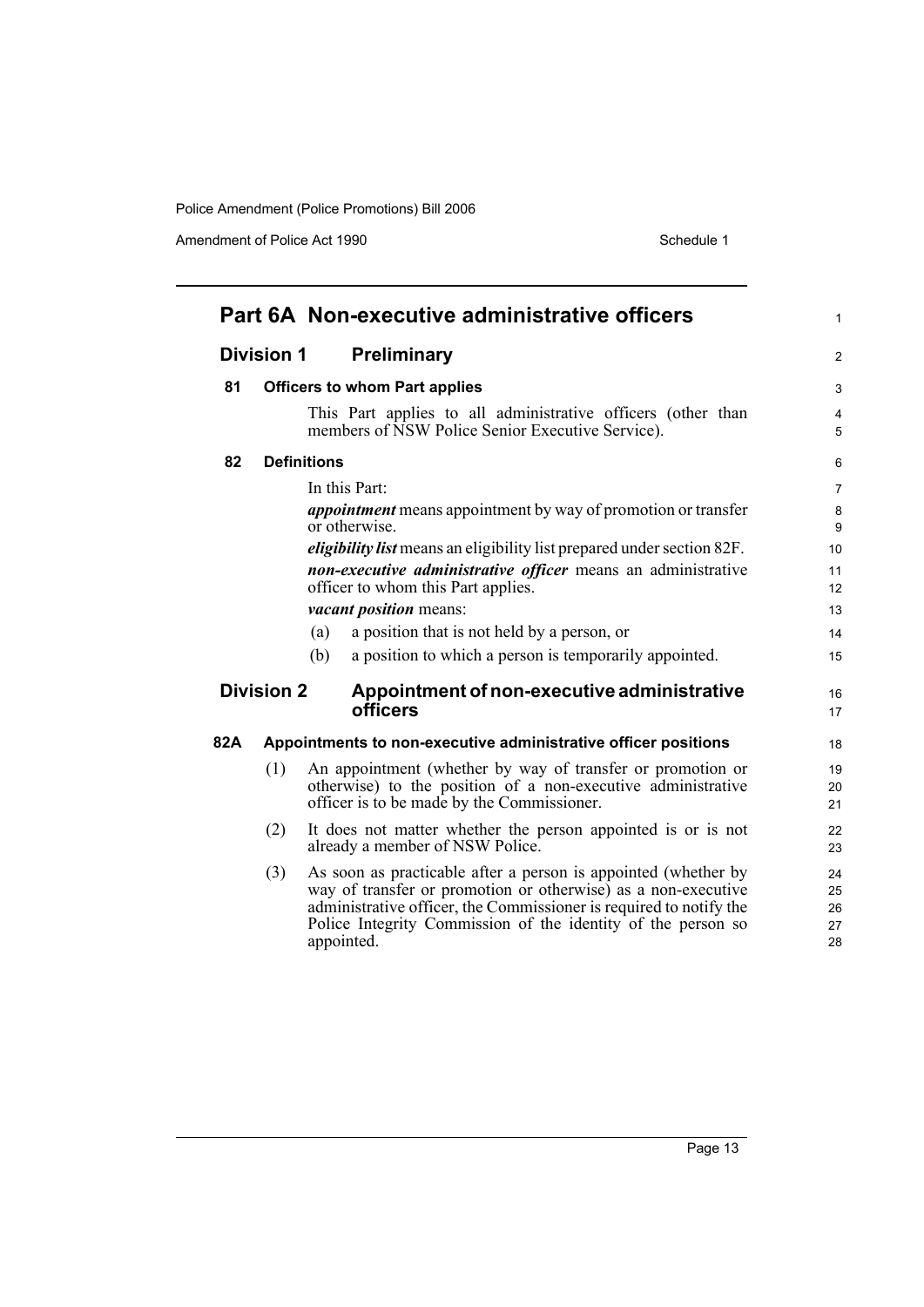Schedule 1 Amendment of Police Act 1990

#### **82B Advertising of vacancies** If it is proposed to make an appointment under this Part to a vacant position of a non-executive administrative officer, the Commissioner: (a) may advertise the vacancy (in such manner as the Commissioner thinks fit) among police or administrative officers (or only administrative officers) or generally, or (b) may, in such cases as the Commissioner thinks appropriate and with the approval of the Minister, appoint an administrative officer without advertising the vacancy, or (c) may, if there is an eligibility list that is current and applicable to the position, appoint an administrative officer from the list without advertising the vacancy. **82C Appointment on merit** (1) In deciding to appoint a person to a vacant non-executive position of administrative officer which has been duly advertised: (a) the Commissioner may only select a person who has duly applied for appointment to the vacant position, and (b) the Commissioner must, from among the applicants eligible for appointment to the position, select the applicant who has, in the opinion of the Commissioner, the greatest merit. (2) In deciding to appoint a person to a vacant non-executive position of administrative officer which has not been duly advertised: (a) the Commissioner may only select an administrative officer, and (b) the Commissioner must, from among the eligible officers, select the officer who has, in the opinion of the Commissioner, the greatest merit. (3) Despite subsection (2), in deciding to appoint a person to a vacant position as a non-executive administrative officer that has not been advertised in accordance with this Act because it is an eligibility list position, the Commissioner must, from among the persons who are on the relevant eligibility list and who are available for appointment, select the person with the greatest merit according to the order of merit in that eligibility list. 1 2 3 4 5 6 7 8 9 10 11 12 13 14 15 16 17 18 19  $20$ 21 22 23 24 25 26 27 28 29 30 31 32 33 34 35 36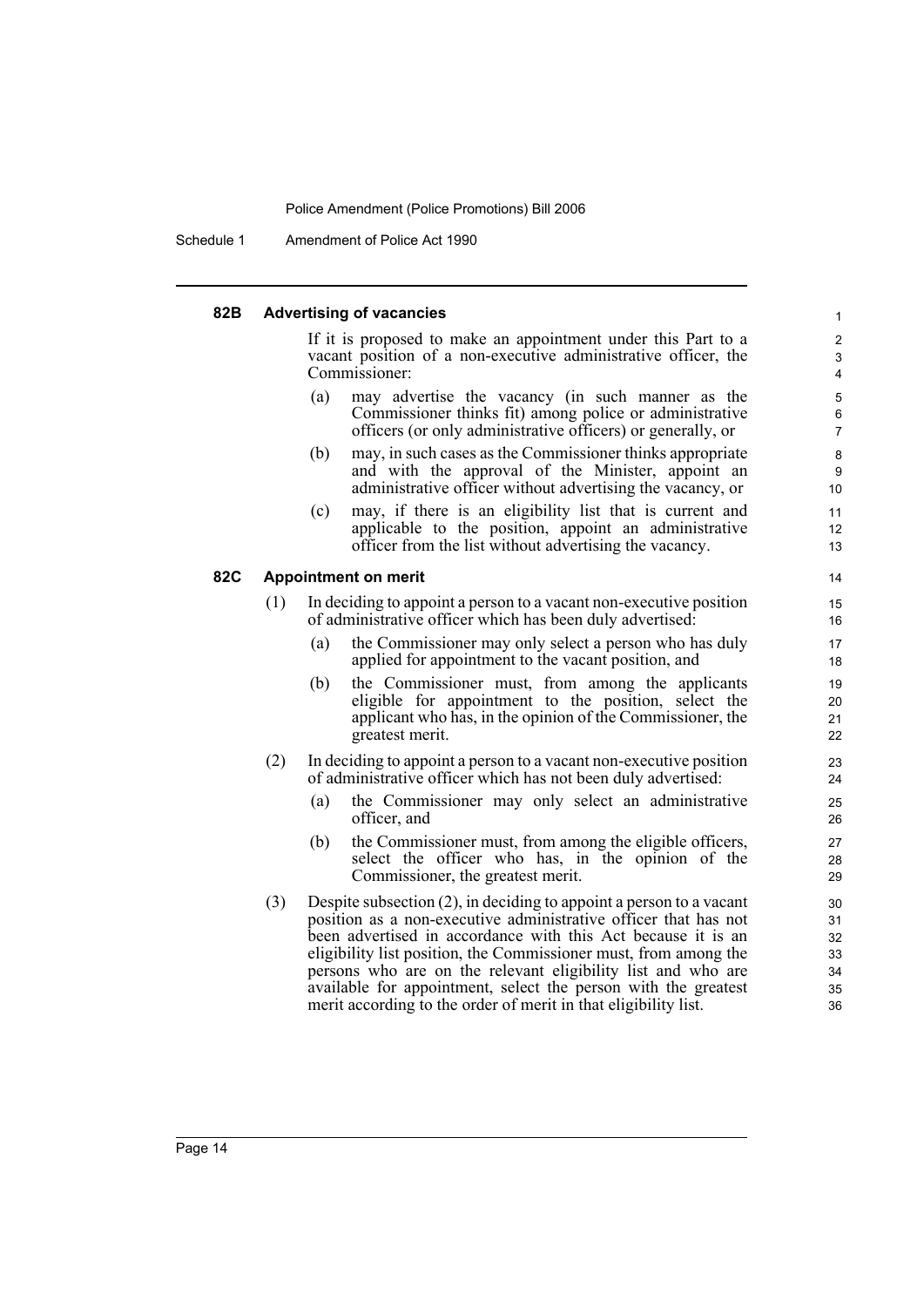Amendment of Police Act 1990 Schedule 1

**82D Temporary appointments**

|     | (4) | The Commissioner is, for the purpose of determining the merit of<br>the persons eligible for appointment to a vacant position of a<br>non-executive administrative officer under this section, to have<br>regard to:                                                                                                       | 1<br>$\overline{\mathbf{c}}$<br>3<br>4 |
|-----|-----|----------------------------------------------------------------------------------------------------------------------------------------------------------------------------------------------------------------------------------------------------------------------------------------------------------------------------|----------------------------------------|
|     |     | (a)<br>the nature of the duties of the position, and                                                                                                                                                                                                                                                                       | 5                                      |
|     |     | the abilities, qualifications, experience, standard of work<br>(b)<br>performance and personal qualities of those persons that<br>are relevant to the performance of those duties.                                                                                                                                         | 6<br>7<br>8                            |
|     | (5) | If an administrative officer has a right of appeal to GREAT<br>against an officer the Commissioner has decided to appoint, the<br>appointment is not to be made (except by way of temporary<br>appointment under this Part):                                                                                               | 9<br>10<br>11<br>12                    |
|     |     | until the expiration of the time for lodging notice of such<br>(a)<br>an appeal, or                                                                                                                                                                                                                                        | 13<br>14                               |
|     |     | if such a notice of appeal is lodged, until the Tribunal has<br>(b)<br>determined the appeal or the appeal is withdrawn.                                                                                                                                                                                                   | 15<br>16                               |
|     | (6) | In this section:                                                                                                                                                                                                                                                                                                           | 17                                     |
|     |     | <i>eligibility list position</i> means a position to which a current<br>eligibility list is applicable.                                                                                                                                                                                                                    | 18<br>19                               |
|     |     | <i>relevant eligibility list</i> , in relation to a position, means an<br>eligibility list that is current and applicable to the position.                                                                                                                                                                                 | 20<br>21                               |
| 82D |     | <b>Temporary appointments</b>                                                                                                                                                                                                                                                                                              | 22                                     |
|     | (1) | The Commissioner may appoint an officer temporarily to a<br>position of a non-executive administrative officer if the position<br>is a vacant position or the holder is suspended, sick or absent.                                                                                                                         | 23<br>24<br>25                         |
|     | (2) | The Commissioner may, at any time, terminate a temporary<br>appointment under this section.                                                                                                                                                                                                                                | 26<br>27                               |
|     | (3) | Sections 82B and 82C do not apply to a temporary appointment<br>under this section.                                                                                                                                                                                                                                        | 28<br>29                               |
| 82E |     | Transfer of non-executive administrative officers                                                                                                                                                                                                                                                                          | 30                                     |
|     | (1) | If the Commissioner considers it to be in the interests of NSW<br>Police to do so, the Commissioner may transfer a non-executive<br>administrative officer from one non-executive administrative<br>officer position to another non-executive administrative officer<br>position or non-executive police officer position. | 31<br>32<br>33<br>34<br>35             |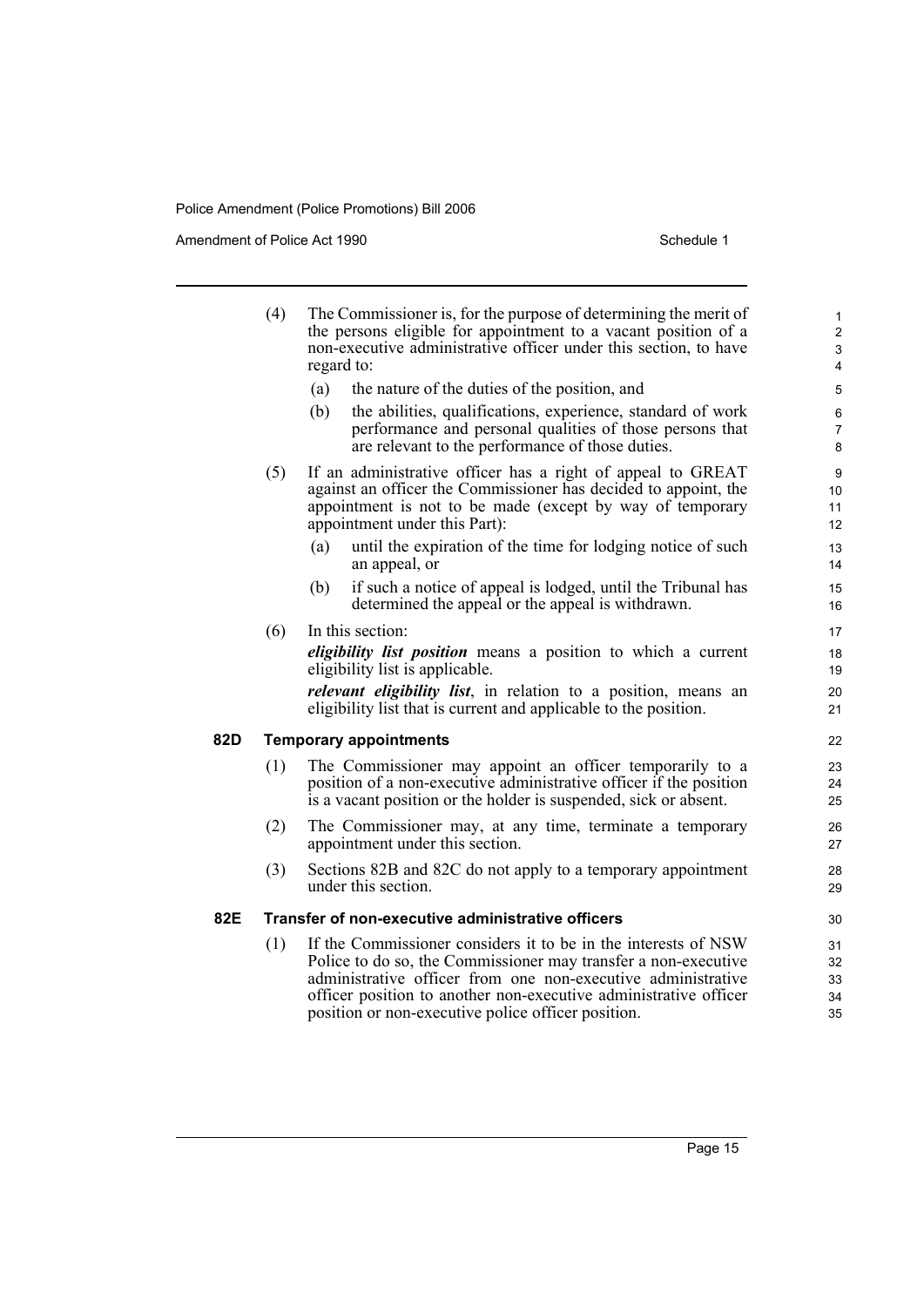(2) Such a transfer may be made if: (a) the position to which the officer is transferred entitles its holder to the same level of remuneration as the officer's former remuneration, or (b) the position to which the officer is transferred entitles its holder to a lower level of remuneration than the officer's former remuneration and the officer consents to the transfer at the lowest level of remuneration. (3) A transfer under this section may be made only if the officer possesses the qualifications determined by the Commissioner for the other position. (4) Sections 82B and 82C do not apply to a transfer under this section. **82F Eligibility lists** (1) When a vacant position of a non-executive administrative officer to which this section applies is advertised in accordance with this Act, the Commissioner may, in connection with a determination of the merit of the persons eligible for appointment to the position, create an eligibility list for the position. (2) An eligibility list for a position is a list of eligible applicants (namely the persons who duly applied for appointment to the position and are eligible for appointment) arranged in order of merit as determined by the Commissioner. (3) An eligibility list for a position remains current: (a) in the case of a list prepared for a base grade or entry level position of a non-executive administrative officer—for 12 months after the list was created, or (b) in the case of a list prepared in relation to any other position—for 6 months after the list was created. (4) An eligibility list need not comprise all the eligible applicants so long as the applicants on the list are those of greatest merit. An eligibility list may even comprise only one eligible applicant so long as that applicant is the applicant of greatest merit.

(5) An eligibility list is applicable not only to the position in relation to which it was created but also to any other position that the Commissioner determines it should be applicable to on the basis that the position is substantially the same as the position in relation to which the list was created.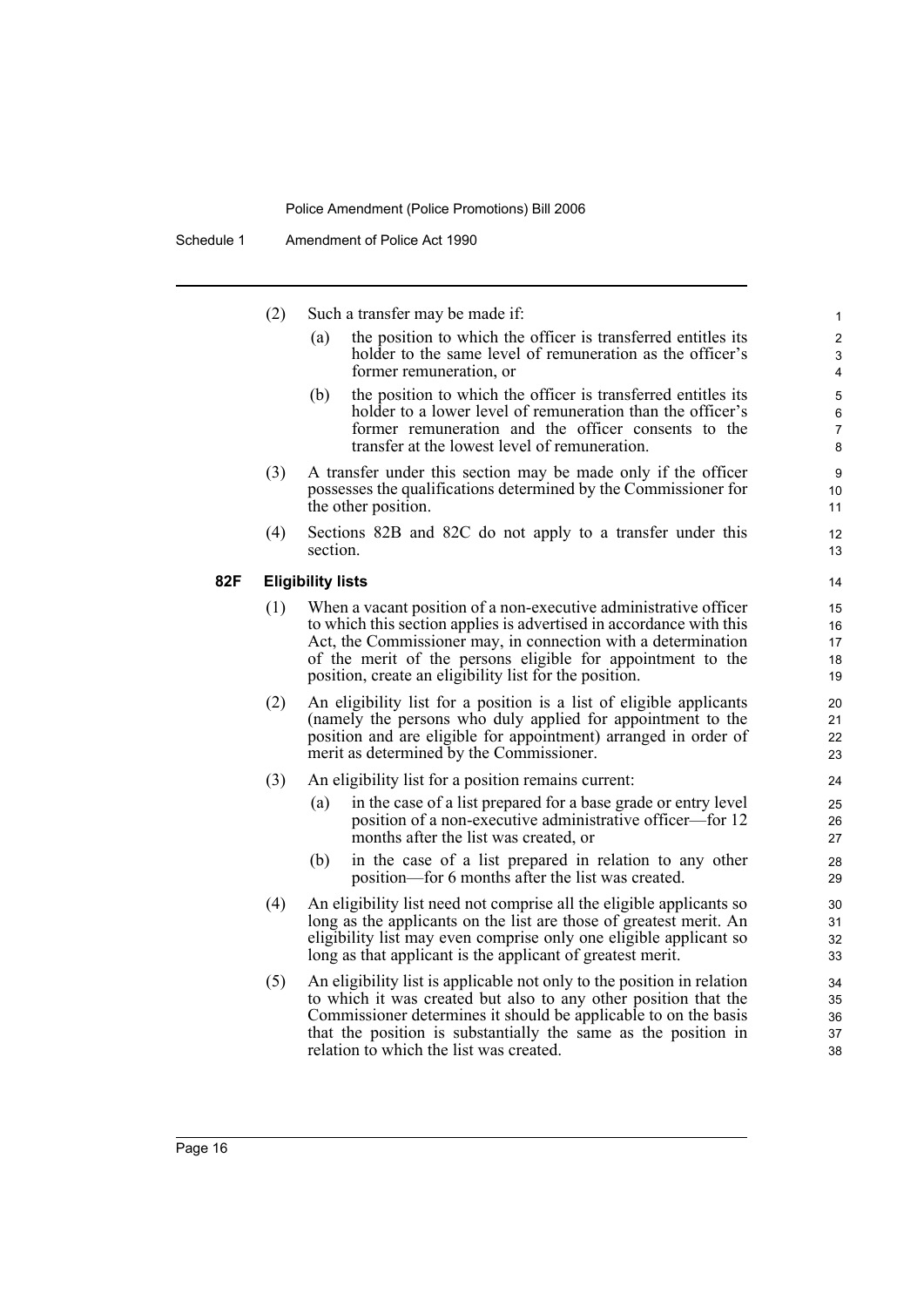Amendment of Police Act 1990 **Schedule 1** and the Schedule 1

(6) In this section: *base grade or entry level position* means a position of administrative officer to which no administrative officer, employed in the same classification of work as that to which the position relates, could be promoted. **82G Integrity matters** (1) It is the duty of the Commissioner before appointing a person to a vacant position of a non-executive administrative officer, to make inquiries (from any person or body the Commissioner thinks appropriate), as to the person's integrity. (2) It is the duty of the Commissioner, to have regard to any information that comes to the Commissioner's attention (whether as a result of inquiries under subsection (1) or otherwise) as to the integrity of a person referred to in that subsection. (3) The Police Integrity Commission is authorised (but not required) to furnish a report to the Commissioner on any person the subject of an inquiry under this section. **82H Vacation of non-executive administrative officer positions** (1) A non-executive administrative officer's position becomes vacant if the officer: (a) dies, or (b) is removed from office, or retires or is retired from office, under this or any other Act, or (c) resigns his or her position in writing addressed to the Commissioner. (2) The retirement or resignation of a non-executive administrative officer does not take effect until: (a) the Commissioner accepts the retirement or resignation, or (b) the officer has given the Commissioner at least 4 weeks' notice in writing of the day on which the officer intends to retire or resign and the officer is not under suspension from office on that day. **82I Approval to engage in other paid employment** A non-executive administrative officer must not engage in any paid employment outside the duties of his or her position without the approval of the Commissioner. 1  $\overline{2}$ 3 4 5 6 7 8 9 10 11 12 13 14 15 16 17 18 19  $20$ 21 22 23  $24$ 25 26 27 28 29 30 31 32 33 34 35 36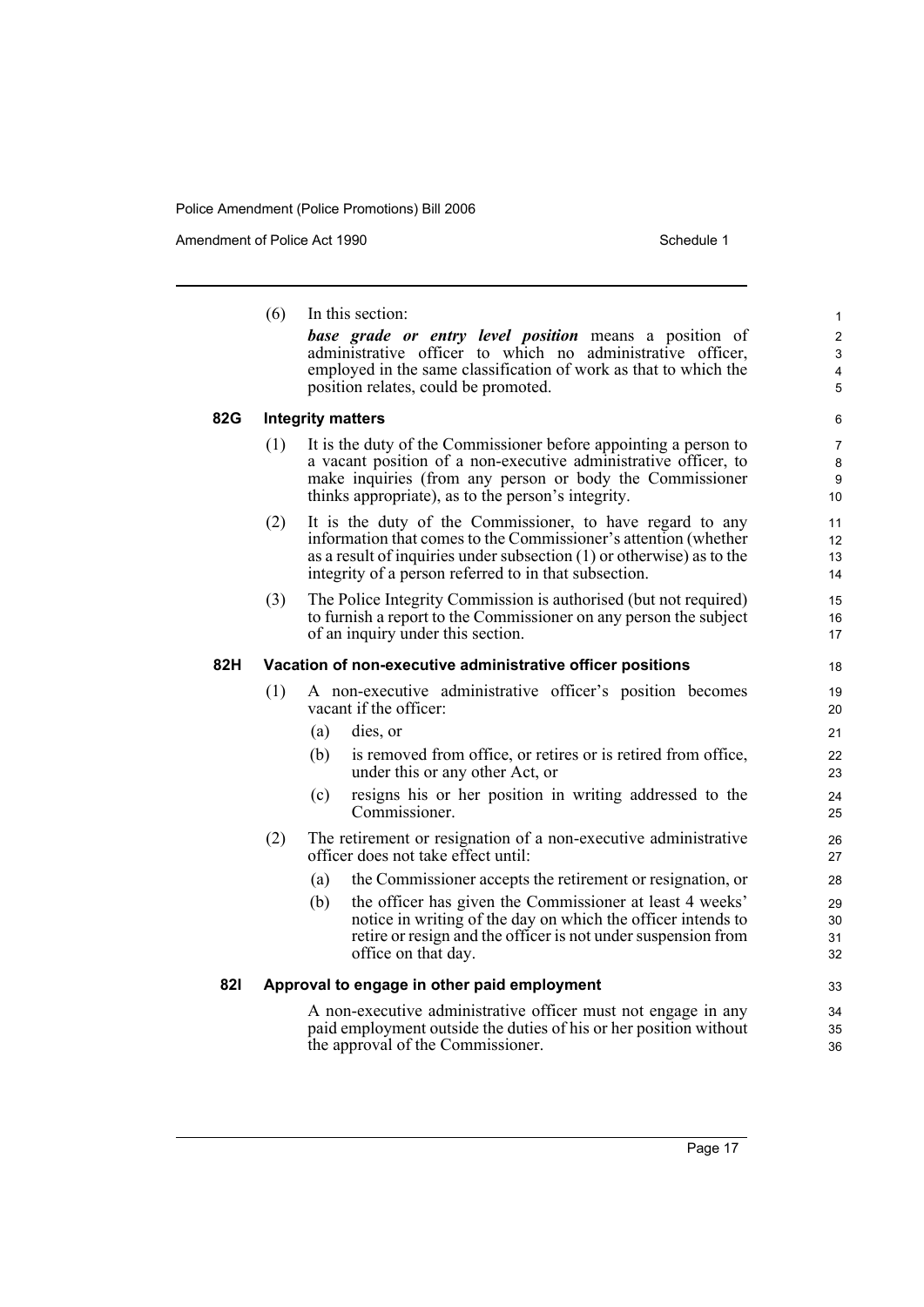| <b>82J</b> |                   | Eligibility of non-executive administrative officers for appointment<br>to Public Service                                                                                                                                                                                                                                                                                                                                                                             |  |
|------------|-------------------|-----------------------------------------------------------------------------------------------------------------------------------------------------------------------------------------------------------------------------------------------------------------------------------------------------------------------------------------------------------------------------------------------------------------------------------------------------------------------|--|
|            | (1)               | A non-executive administrative officer may apply for a position<br>in the Public Service as if the officer were an officer of the Public<br>Service:                                                                                                                                                                                                                                                                                                                  |  |
|            | (2)               | A non-executive administrative officer who applies for such a<br>position, or is appointed as an officer of the Public Service, is to<br>be taken (for the purposes of the <i>Public Sector Employment and</i><br>Management Act 2002, the Government and Related Employees<br>Appeal Tribunal Act 1980 and the Industrial Relations Act 1996<br>and for any other purposes) to be an officer of the Public Service<br>in relation to the application or appointment. |  |
|            | <b>Division 3</b> | Promotion appeals by non-executive<br>administrative officers to GREAT                                                                                                                                                                                                                                                                                                                                                                                                |  |
| 83         |                   | Appeal to GREAT against promotions of administrative officers                                                                                                                                                                                                                                                                                                                                                                                                         |  |
|            |                   | The provisions of the Government and Related Employees<br>Appeal Tribunal Act 1980 relating to promotion appeals apply to<br>non-executive administrative officers as if those officers were<br>employees, and the Commissioner were their employer, within<br>the meaning of that Act.                                                                                                                                                                               |  |
|            |                   | Part 6B Industrial matters relating to non-executive<br>officers                                                                                                                                                                                                                                                                                                                                                                                                      |  |
| 84         |                   | <b>Application of Part</b>                                                                                                                                                                                                                                                                                                                                                                                                                                            |  |
|            | (1)               | This Part applies to all members of NSW Police (other than the<br>Commissioner, members of NSW Police Senior Executive<br>Service and temporary employees).                                                                                                                                                                                                                                                                                                           |  |
|            | (2)               | In this Part:                                                                                                                                                                                                                                                                                                                                                                                                                                                         |  |
|            |                   | non-executive officer means a member of NSW Police to whom<br>this Part applies.                                                                                                                                                                                                                                                                                                                                                                                      |  |
| 85         |                   | Commissioner to be employer for industrial matters                                                                                                                                                                                                                                                                                                                                                                                                                    |  |
|            |                   | The Commissioner is to be the employer of non-executive<br>officers for the purposes of any proceedings relating to                                                                                                                                                                                                                                                                                                                                                   |  |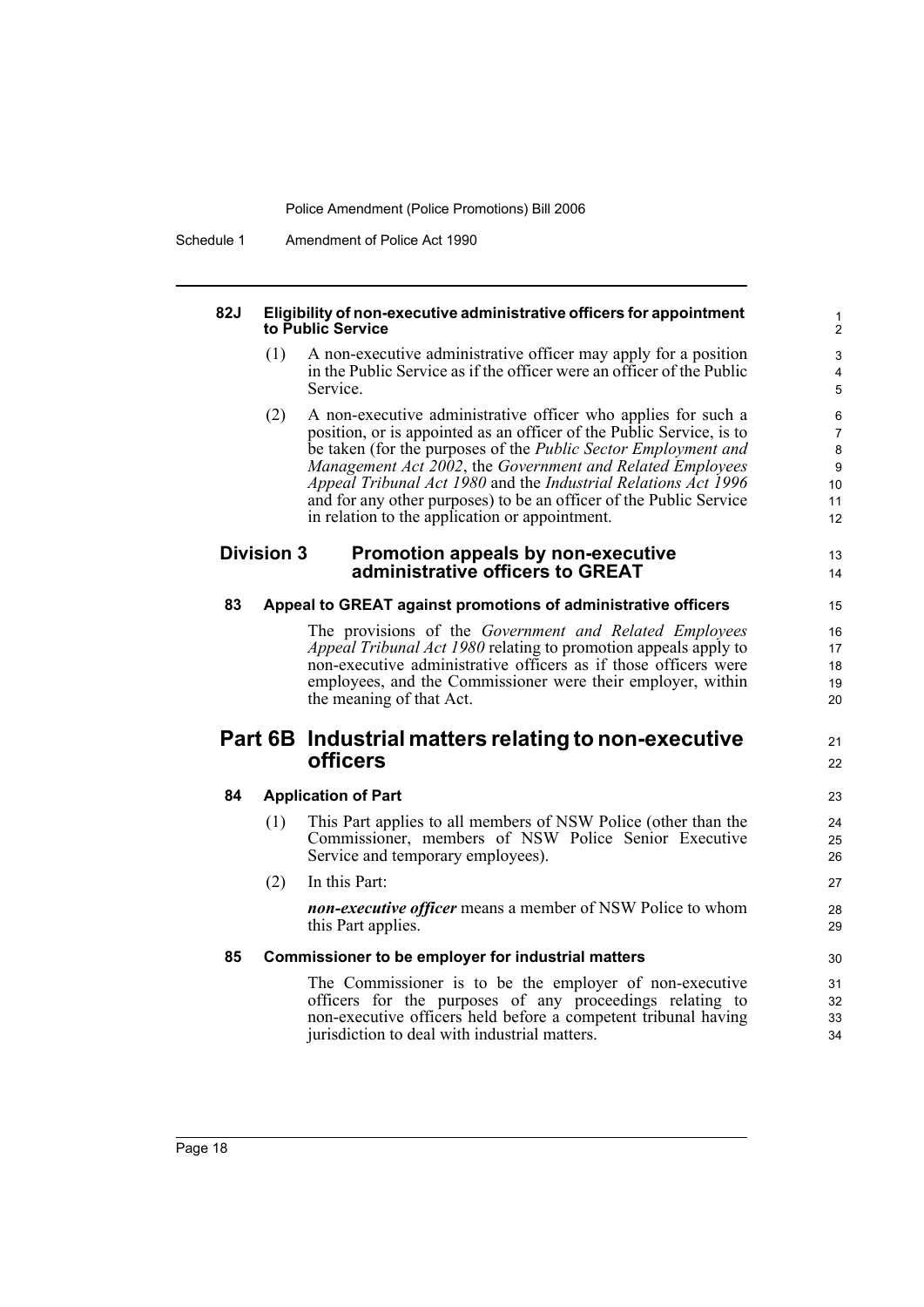Amendment of Police Act 1990 Schedule 1

| 86 |     | Commissioner may determine salary, wages etc                                                                                                                                                                                                                                                                                                                                                  | 1                                |
|----|-----|-----------------------------------------------------------------------------------------------------------------------------------------------------------------------------------------------------------------------------------------------------------------------------------------------------------------------------------------------------------------------------------------------|----------------------------------|
|    | (1) | The salary, wages or other remuneration of a non-executive<br>officer is, except in so far as provision is otherwise made by law,<br>such as may be determined from time to time by the<br>Commissioner.                                                                                                                                                                                      | $\overline{2}$<br>3<br>4<br>5    |
|    | (2) | A non-executive officer may sue for and recover the amount of<br>the remuneration of the officer that is determined under this<br>section.                                                                                                                                                                                                                                                    | 6<br>7<br>8                      |
| 87 |     | <b>Commissioner may enter into agreements</b>                                                                                                                                                                                                                                                                                                                                                 | 9                                |
|    | (1) | The Commissioner may enter into an agreement with any<br>association or organisation representing a group or class of<br>non-executive officers with respect to industrial matters.                                                                                                                                                                                                           | 10<br>11<br>12                   |
|    | (2) | The Commissioner is not authorised to enter into such an<br>agreement with respect to a matter if the Industrial Relations<br>Commission does not have jurisdiction to make an award or order<br>with respect to that matter because of section 405 of the<br>Industrial Relations Act 1996.                                                                                                  | 13<br>14<br>15<br>16<br>17       |
|    | (3) | An agreement under this section binds all non-executive officers<br>in the class or group affected by the agreement, and no such<br>officer (whether a member of the association or organisation with<br>which the agreement was entered into or not) has any right of<br>appeal against the terms of the agreement.                                                                          | 18<br>19<br>20<br>21<br>22       |
| 88 |     | Industrial arbitration or legal proceedings excluded in relation to<br>appointments                                                                                                                                                                                                                                                                                                           | 23<br>24                         |
|    | (1) | The appointment of or failure to appoint a person to a vacant<br>non-executive position, or any matter, question or dispute<br>relating to such an appointment or failure, is not an industrial<br>matter for the purposes of the Industrial Relations Act 1996.                                                                                                                              | 25<br>26<br>27<br>28             |
|    | (2) | Subsection (1) applies whether or not any person has been<br>appointed to a vacant non-executive position.                                                                                                                                                                                                                                                                                    | 29<br>30                         |
|    | (3) | No proceedings for an order in the nature of prohibition,<br>certiorari or mandamus, or for a declaration or injunction or for<br>any other relief, lie in respect of the appointment of or failure to<br>appoint a person to a vacant non-executive position, the<br>entitlement or non-entitlement of a person to be so appointed or<br>the validity or invalidity of any such appointment. | 31<br>32<br>33<br>34<br>35<br>36 |
|    | (4) | Subsection (3) does not affect the operation of the <i>Government</i><br>and Related Employees Appeal Tribunal Act 1980.                                                                                                                                                                                                                                                                      | 37<br>38                         |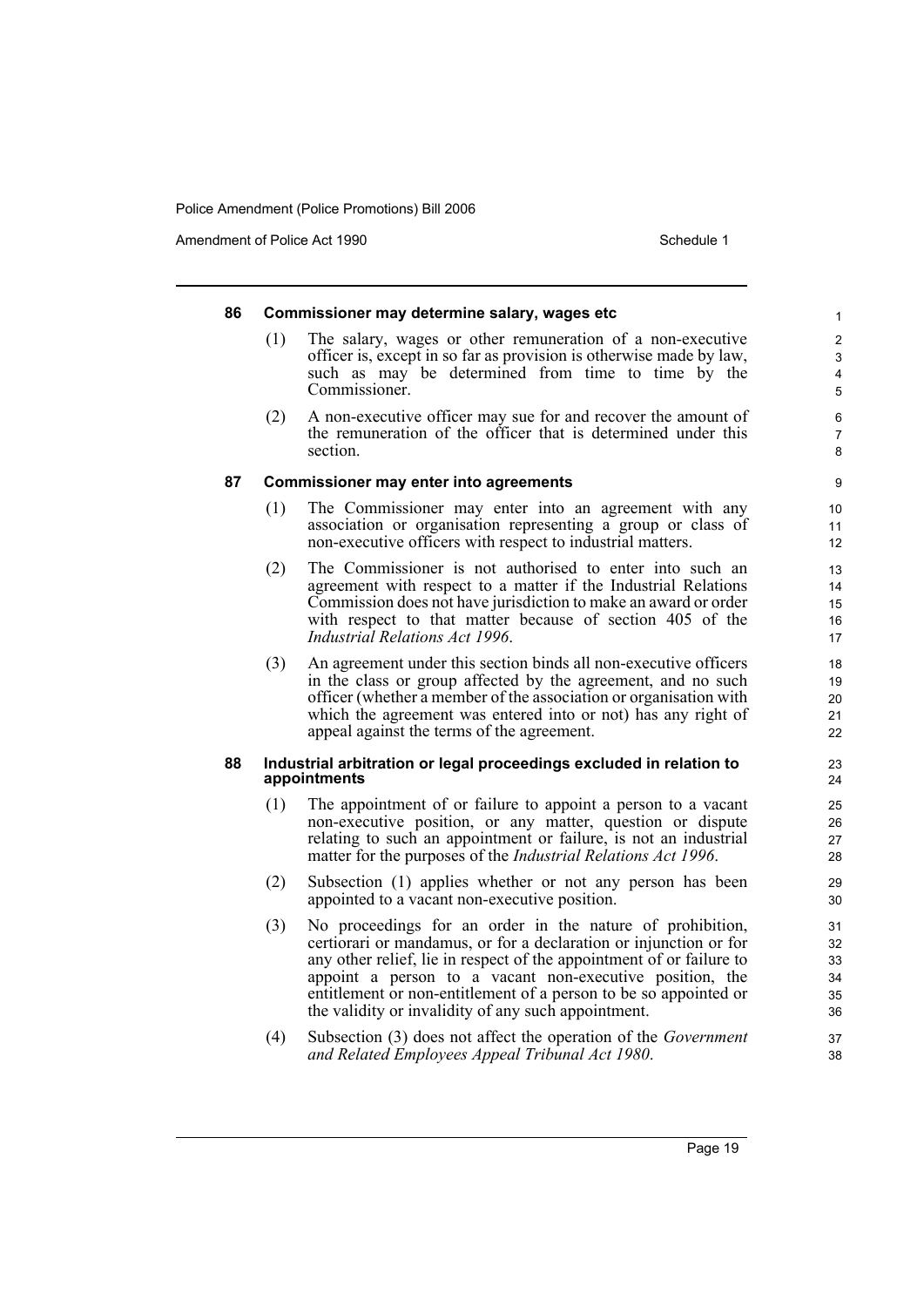Schedule 1 Amendment of Police Act 1990

|     | (5)                 | The failure of a non-executive commissioned police officer to be.<br>appointed for a further term of office as provided by section 75 is<br>for the purposes of this section taken to be a failure to appoint a<br>person to a vacant non-executive position. | 1<br>$\overline{c}$<br>3<br>4 |  |  |  |  |
|-----|---------------------|---------------------------------------------------------------------------------------------------------------------------------------------------------------------------------------------------------------------------------------------------------------|-------------------------------|--|--|--|--|
|     | (6)                 | In this section:                                                                                                                                                                                                                                              | 5                             |  |  |  |  |
|     |                     | <b>non-executive position</b> means the position of a member of NSW<br>Police to whom this Part applies.                                                                                                                                                      | 6<br>$\overline{7}$           |  |  |  |  |
|     |                     | <i>vacant position</i> , in relation to the position of a police officer or<br>an administrative officer, has the same meaning as it has in Parts<br>6 and 6A, respectively.                                                                                  | 8<br>9<br>10                  |  |  |  |  |
| [6] | permanent positions | Section 91A Appointment of long-term temporary employees to                                                                                                                                                                                                   | 11<br>12                      |  |  |  |  |
|     | $91A(1)$ .          | Omit the definition of <i>non-executive administrative position</i> from section                                                                                                                                                                              | 13<br>14                      |  |  |  |  |
|     | Insert instead:     |                                                                                                                                                                                                                                                               |                               |  |  |  |  |
|     |                     | non-executive administrative position means a position of a<br>non-executive administrative officer (as defined in Part 6A).                                                                                                                                  | 16<br>17                      |  |  |  |  |
| [7] |                     | Section 183A Revocation of promotional appointment by Commissioner                                                                                                                                                                                            | 18                            |  |  |  |  |
|     |                     | Insert "(including obtaining a place on any relevant promotion list)" after<br>"promotion" where secondly occurring.                                                                                                                                          | 19<br>20                      |  |  |  |  |
| [8] |                     | <b>Section 219 Regulations</b>                                                                                                                                                                                                                                | 21                            |  |  |  |  |
|     |                     | Insert after section 219 $(2)$ (k):                                                                                                                                                                                                                           | 22                            |  |  |  |  |
|     |                     | (l)<br>a review of the promotion list system for the appointment<br>non-executive police officers<br>of<br>established<br>by<br>amendments made by the Police Amendment (Police<br>Promotions) Act 2006.                                                      | 23<br>24<br>25<br>26          |  |  |  |  |
| [9] |                     | Schedule 4 Savings, transitional and other provisions                                                                                                                                                                                                         | 27                            |  |  |  |  |
|     |                     | Insert at the end of clause $2(1)$ :                                                                                                                                                                                                                          | 28                            |  |  |  |  |
|     |                     | Police Amendment (Police Promotions) Act 2006                                                                                                                                                                                                                 | 29                            |  |  |  |  |
|     |                     |                                                                                                                                                                                                                                                               |                               |  |  |  |  |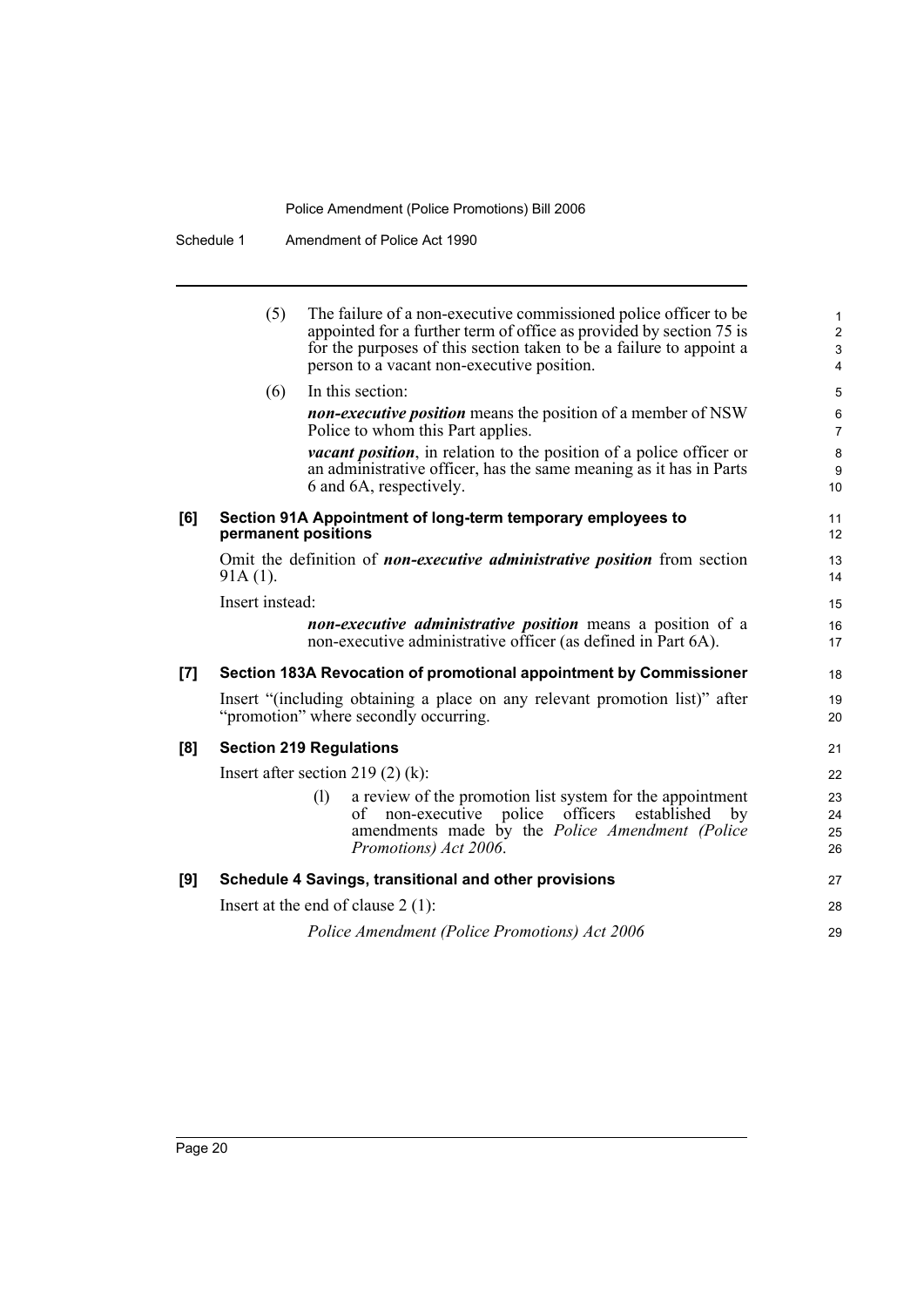Amendment of Police Act 1990 **Schedule 1** and the Schedule 1

#### **[10] Schedule 4** Insert at the end of the Schedule with appropriate Part and clause numbers: **Part Provisions consequent on enactment of Police Amendment (Police Promotions) Act 2006 Definitions** In this Part: *amending Act* means the *Police Amendment (Police Promotions) Act 2006*. *pre-2006 promotion laws* means this Act, and the *Police Regulation 2000*, as in force before their amendment by the amending Act. *promotion list* has the same meaning as it has in Part 6 of this Act. **Application of pre-2006 appointment and promotion provisions** (1) The pre-2006 promotion laws continue to apply to or in respect of the appointment of officers by way of promotion to positions of the rank or grade within a rank of sergeant, senior sergeant, inspector and superintendent (other than positions of executive officers within the meaning of Part 5 of this Act). (2) The pre-2006 promotion laws cease to so apply to or in respect of appointments to positions of a particular rank or grade within a rank when a promotion list is first established for that rank or grade under this Act (as amended by the amending Act). (3) Despite subclause (2), an appeal may be made and dealt with in accordance with the pre-2006 promotion laws, in respect of an appointment made under those laws, after they cease to apply. (4) The application of this Act, as amended by the amending Act, to a rank or grade within a rank for which a promotion list has been established does not affect the continuing application of the pre-2006 promotion laws to a rank or grade within a rank for which a promotion list has not been established. (5) This clause has effect subject to the regulations. **Preparation of first promotion lists** (1) Police officers may undertake qualification and assessment procedures for placement on the first promotion lists for particular ranks or grades within ranks. 1  $\mathfrak{p}$ 3 4 5 6 7 8 **9** 10 11 12 13 14 15 16 17 18 19 20 21 22 23  $24$ 25 26 27 28 29 30 31 32 33 34 35 36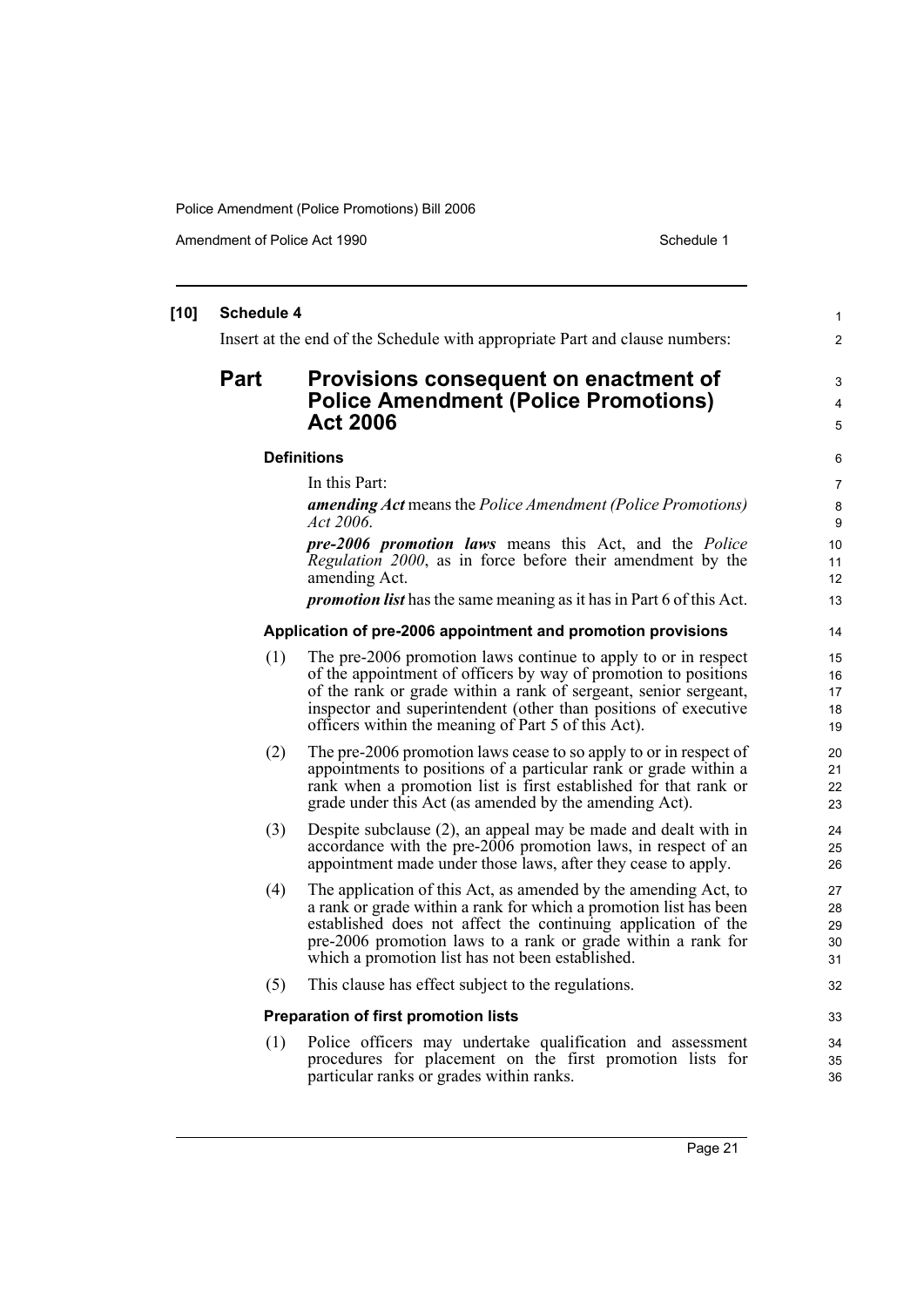Schedule 1 Amendment of Police Act 1990

| This Act, and the <i>Police Regulation 2000</i> , as amended by the | 1                                                                                                                                                                                                                                                                                                                                                                                                                                                                                                                                                                           |
|---------------------------------------------------------------------|-----------------------------------------------------------------------------------------------------------------------------------------------------------------------------------------------------------------------------------------------------------------------------------------------------------------------------------------------------------------------------------------------------------------------------------------------------------------------------------------------------------------------------------------------------------------------------|
|                                                                     | 2                                                                                                                                                                                                                                                                                                                                                                                                                                                                                                                                                                           |
|                                                                     | 3                                                                                                                                                                                                                                                                                                                                                                                                                                                                                                                                                                           |
| placement on those lists.                                           | 4                                                                                                                                                                                                                                                                                                                                                                                                                                                                                                                                                                           |
|                                                                     | 5                                                                                                                                                                                                                                                                                                                                                                                                                                                                                                                                                                           |
|                                                                     | 6                                                                                                                                                                                                                                                                                                                                                                                                                                                                                                                                                                           |
| is established, continue to apply for positions of that rank in     | 7                                                                                                                                                                                                                                                                                                                                                                                                                                                                                                                                                                           |
| accordance with the pre-2006 promotion laws.                        | 8                                                                                                                                                                                                                                                                                                                                                                                                                                                                                                                                                                           |
| This clause has effect subject to the regulations.                  | 9                                                                                                                                                                                                                                                                                                                                                                                                                                                                                                                                                                           |
|                                                                     | 10                                                                                                                                                                                                                                                                                                                                                                                                                                                                                                                                                                          |
|                                                                     | 11                                                                                                                                                                                                                                                                                                                                                                                                                                                                                                                                                                          |
|                                                                     | 12                                                                                                                                                                                                                                                                                                                                                                                                                                                                                                                                                                          |
|                                                                     | 13                                                                                                                                                                                                                                                                                                                                                                                                                                                                                                                                                                          |
|                                                                     | 14                                                                                                                                                                                                                                                                                                                                                                                                                                                                                                                                                                          |
|                                                                     | amending Act, apply to the extent necessary to enable the<br>establishment of the first promotion lists and qualification for<br>To avoid doubt, a person who is undertaking qualification for<br>placement on a first promotion list for a rank may, before that list<br><b>Eligibility lists</b><br>An eligibility list in force under section 67A immediately before<br>its repeal by the amending Act in respect of a position of an<br>administrative officer continues in force and is taken to have been<br>made under section 82F, as inserted by the amending Act. |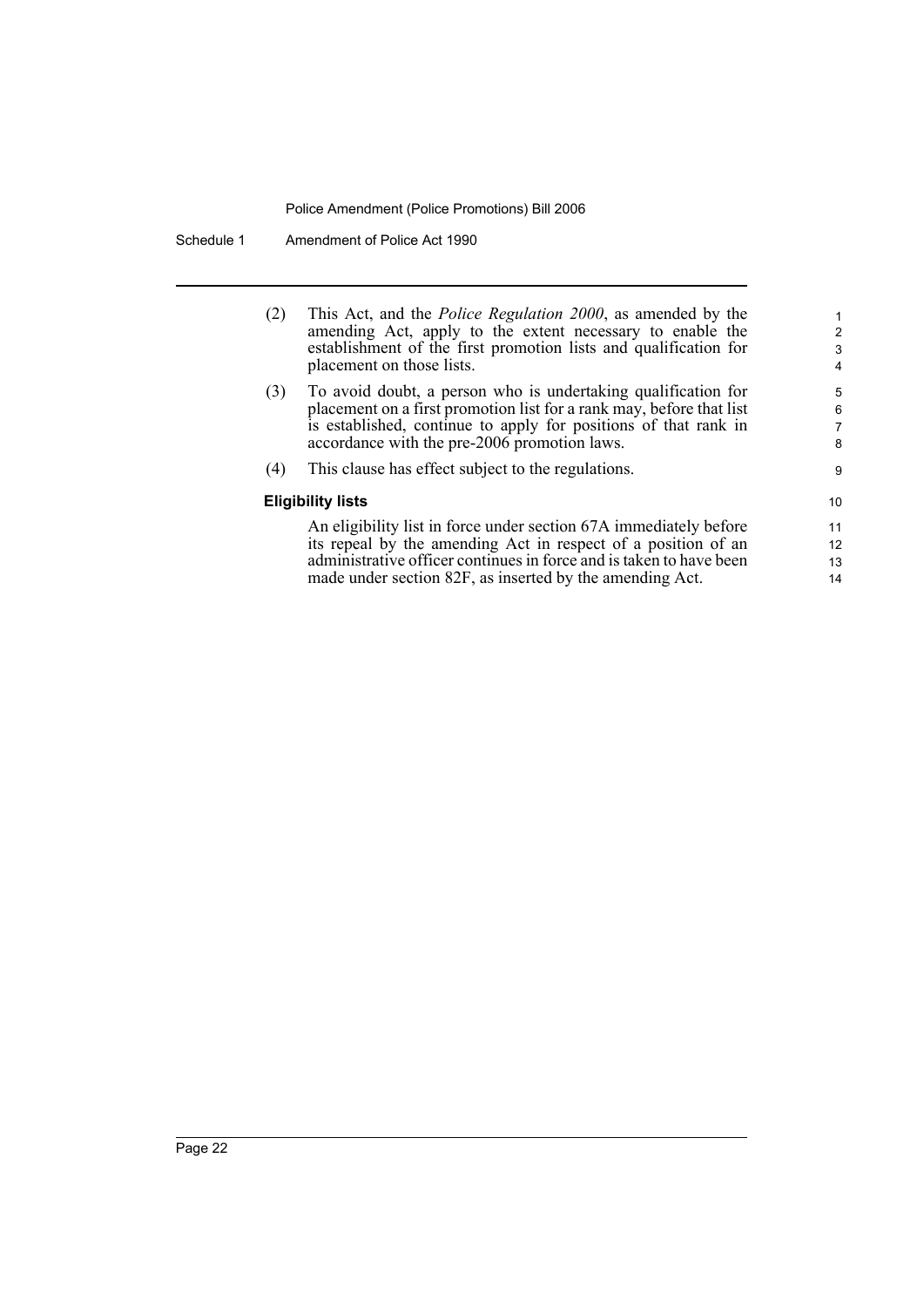Amendment of Police Regulation 2000 Schedule 2

<span id="page-30-0"></span>

|       | <b>Schedule 2</b> |                                    | <b>Amendment of Police Regulation 2000</b>                                                                                             | 1              |
|-------|-------------------|------------------------------------|----------------------------------------------------------------------------------------------------------------------------------------|----------------|
|       |                   |                                    | (Section 4)                                                                                                                            | $\overline{c}$ |
| [1]   |                   | The whole Regulation               |                                                                                                                                        | 3              |
|       |                   |                                    | Omit "section 73" wherever occurring. Insert instead "section 80".                                                                     | 4              |
| [2]   |                   | <b>Clause 6A Eligibility lists</b> |                                                                                                                                        | 5              |
|       |                   | Omit the clause.                   |                                                                                                                                        | 6              |
| $[3]$ |                   |                                    | <b>Clause 16 Promotion of constables</b>                                                                                               | 7              |
|       |                   | Omit clause $16(2)$ .              |                                                                                                                                        | 8              |
| [4]   |                   | Part 2, Divisions 2A-2D            |                                                                                                                                        | 9              |
|       |                   |                                    | Omit Divisions 2A–2C of Part 2. Insert instead:                                                                                        | 10             |
|       |                   | <b>Division 2A</b>                 | <b>Appointment of sergeants</b>                                                                                                        | 11             |
|       | <b>18A</b>        |                                    | <b>Application of Division</b>                                                                                                         | 12             |
|       |                   |                                    | This Division applies to appointments by way of promotion<br>under Part 6 of the Act.                                                  | 13<br>14       |
|       | 18B               |                                    | Requirements for appointment as sergeant                                                                                               | 15             |
|       |                   | person:                            | A person is not eligible to be appointed to a position of the rank<br>of sergeant (other than the grade of senior sergeant) unless the | 16<br>17<br>18 |
|       |                   | (a)                                | is, or has previously been, permanently appointed to the<br>rank of sergeant or above, or                                              | 19<br>20       |
|       |                   | (b)                                | is on the sergeants promotion list that is in force when the<br>appointment is made.                                                   | 21<br>22       |
|       | <b>18C</b>        |                                    | Requirements for appointment as senior sergeant                                                                                        | 23             |
|       |                   |                                    | A person is not eligible to be appointed to the rank and grade of<br>senior sergeant unless the person:                                | 24<br>25       |
|       |                   | (a)                                | is, or has previously been, permanently appointed to the<br>grade of senior sergeant or a rank higher than sergeant, or                | 26<br>27       |
|       |                   | (b)                                | is eligible for placement on the senior sergeants promotion<br>list that is in force when the appointment is made.                     | 28<br>29       |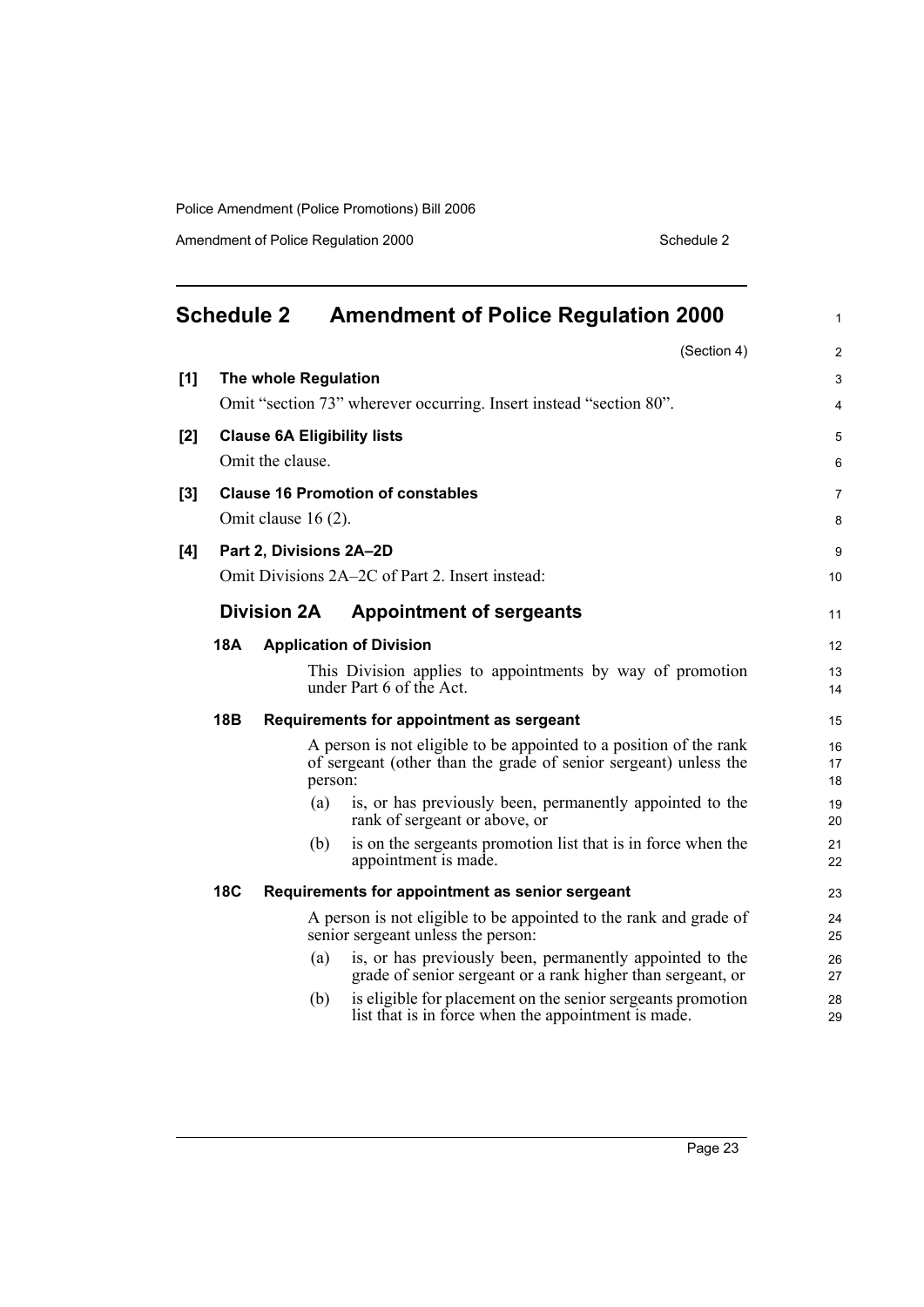Schedule 2 Amendment of Police Regulation 2000

| <b>Division 2B</b> |                    |     | <b>Appointment of inspectors</b>                                                                                                                                                  |                       |  |  |  |
|--------------------|--------------------|-----|-----------------------------------------------------------------------------------------------------------------------------------------------------------------------------------|-----------------------|--|--|--|
| <b>18D</b>         |                    |     | <b>Application of Division</b>                                                                                                                                                    |                       |  |  |  |
|                    |                    |     | This Division applies to appointments by way of promotion<br>under Part 6 of the Act.                                                                                             |                       |  |  |  |
| <b>18E</b>         |                    |     | Requirements for appointment as inspector                                                                                                                                         |                       |  |  |  |
|                    |                    |     | A person is not eligible to be appointed to a position of the rank<br>of inspector unless the person:                                                                             |                       |  |  |  |
|                    |                    | (a) | is, or has previously been, permanently appointed to the<br>rank of inspector or above, or                                                                                        |                       |  |  |  |
|                    |                    | (b) | is on the inspectors promotion list that is in force when the<br>appointment is made.                                                                                             | 10 <sup>1</sup><br>11 |  |  |  |
|                    | <b>Division 2C</b> |     | <b>Appointment of superintendents</b>                                                                                                                                             | 12                    |  |  |  |
| <b>18F</b>         |                    |     | <b>Application of Division</b>                                                                                                                                                    | 13                    |  |  |  |
|                    |                    |     | This Division applies to appointments by way of promotion<br>under Part 6 of the Act.                                                                                             | 14<br>15              |  |  |  |
| 18G                |                    |     | Requirements for appointment as superintendent                                                                                                                                    | 16                    |  |  |  |
|                    |                    |     | A person is not eligible to be appointed to a position of the rank<br>of superintendent unless the person:                                                                        | 17<br>18              |  |  |  |
|                    |                    | (a) | is, or has previously been, permanently appointed to the<br>rank of superintendent or above, or                                                                                   | 19<br>20              |  |  |  |
|                    |                    | (b) | is on the superintendents promotion list that is in force<br>when the appointment is made.                                                                                        | 21<br>22              |  |  |  |
|                    | <b>Division 2D</b> |     | <b>Promotion lists and reviews</b>                                                                                                                                                | 23                    |  |  |  |
| <b>18H</b>         |                    |     | <b>Establishment of promotion lists</b>                                                                                                                                           | 24                    |  |  |  |
|                    | (1)                |     | A person may be placed on the promotion list for a rank or grade<br>within a rank of police officer if the person meets the<br>requirements for placement set out in this clause. | 25<br>26<br>27        |  |  |  |
|                    |                    |     | A person is eligible to be placed on a promotion list (other than                                                                                                                 |                       |  |  |  |
|                    | (2)                |     | the senior sergeants promotion list) if:                                                                                                                                          | 29                    |  |  |  |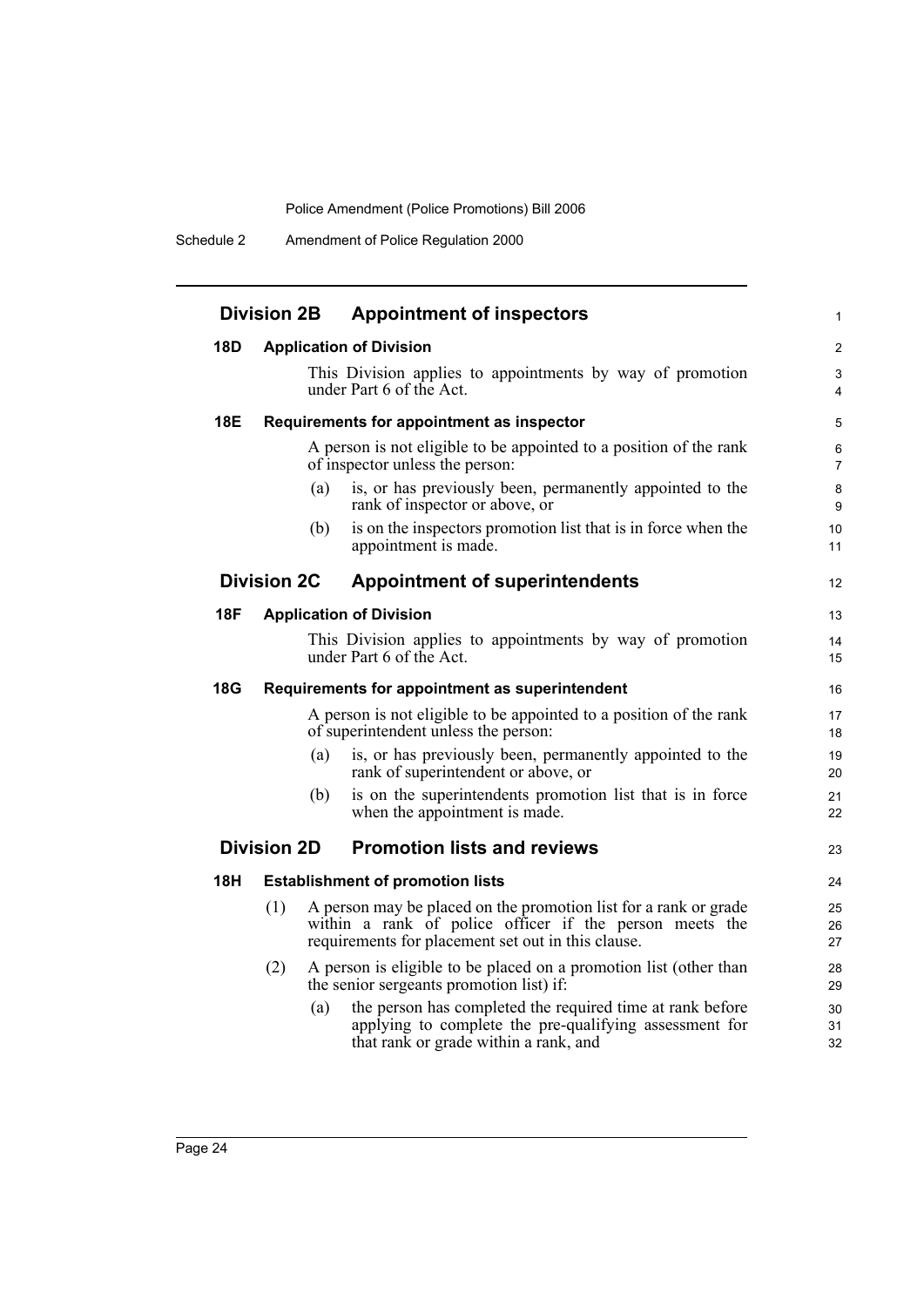Amendment of Police Regulation 2000 Schedule 2

- (b) the person has, within the last 3 years, obtained a mark in the pre-qualifying assessment for that rank or grade within a rank and has, on the basis of the person's mark in that assessment, been determined by the Commissioner to meet the quota requirements for selecting persons to proceed to undertake the promotion examination and management performance review for that rank or grade within a rank, and
- (c) the person has, within the last 3 years, completed the promotion examination, and the management performance review, for that rank or grade within a rank, and
- (d) the person has, on the basis of the person's performance in the pre-qualifying assessment and that examination and review, been determined by the Commissioner to meet the quota requirements for selecting persons to proceed to undertake the eligibility program for that rank or grade within a rank, and
- (e) the person has, within the last 3 years, successfully completed the eligibility program and obtained an eligibility mark, as determined by the Commissioner, for that rank or grade within a rank.
- (3) The *required time at rank* for the purposes of subclause (2) is:
	- (a) in the case of a person applying for placement on the sergeants promotion list—a period of, or periods totalling, not less than 2 years at the rank of senior constable, and
	- (b) in the case of a person applying for placement on the inspectors promotion list—a period of, or periods totalling, not less than 2 years of appointment (including temporary appointment under Part 6 of the Act or an appointment to act in an executive position under the Act) at the rank of sergeant or a higher rank, and
	- (c) in the case of a person applying for placement on the superintendents promotion list— a period of, or periods totalling, not less than 2 years of appointment (including temporary appointment under Part 6 of the Act or an appointment to act in an executive position under the Act) at the rank of inspector or a higher rank.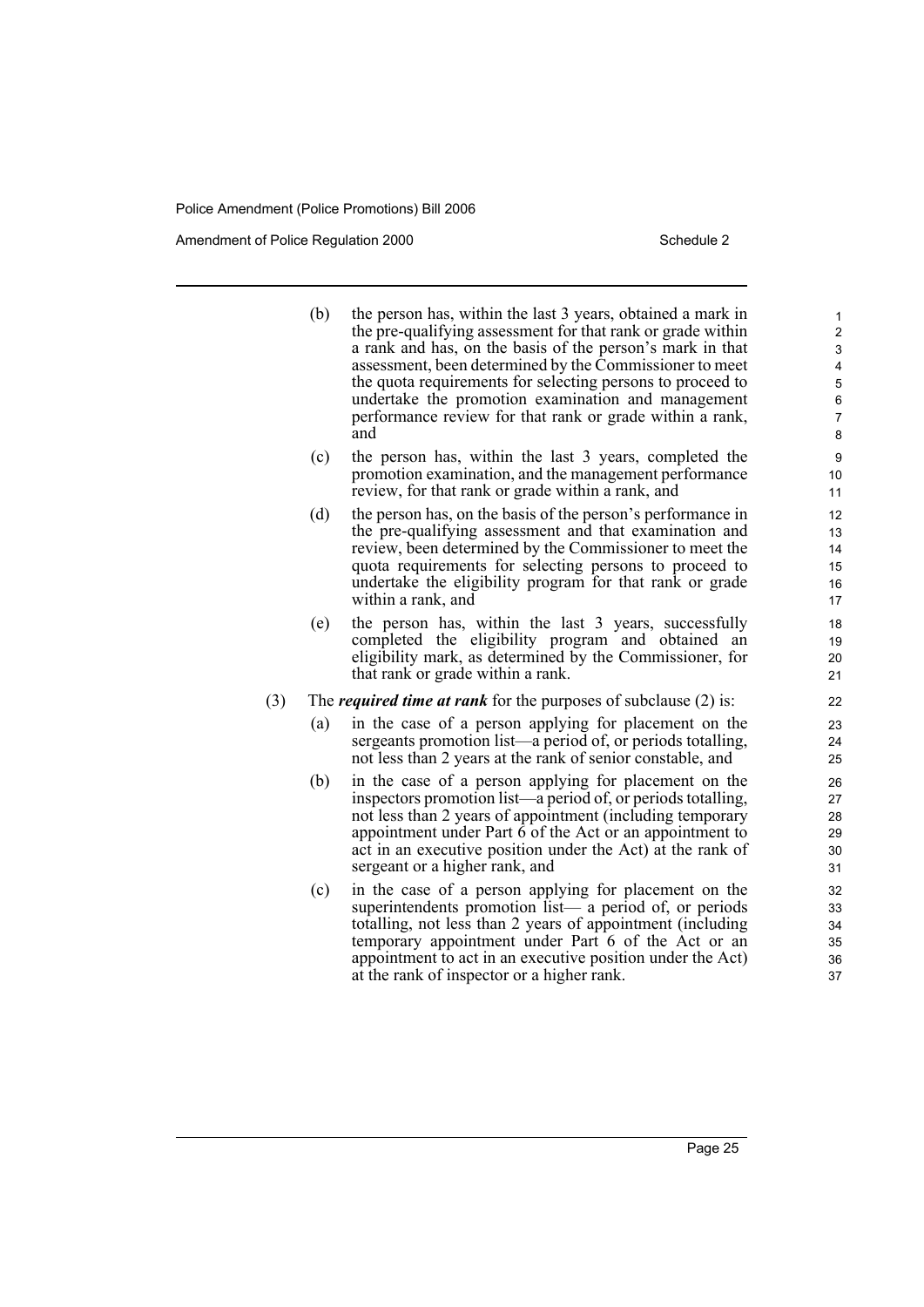|  |                    | (4) A person is eligible to be placed on the senior sergeants |  |  |  |  |  |  |
|--|--------------------|---------------------------------------------------------------|--|--|--|--|--|--|
|  | promotion list if: |                                                               |  |  |  |  |  |  |
|  |                    |                                                               |  |  |  |  |  |  |

- (a) the person is on, or has received an eligibility mark for, the sergeants promotion list and:
	- (i) the person applies for placement on the senior sergeants promotion list, and

- (ii) the person has, on the basis of the person's performance in the eligibility program for the sergeants promotion list, been determined by the Commissioner to meet the quota requirements for placement on the senior sergeants promotion list, or
- (b) the person is a police officer of the rank of sergeant and:
	- (i) if required to do so by the Commissioner, the person has successfully completed the senior sergeants promotion examination and has, on the basis of the person's performance in that examination, been determined by the Commissioner to meet the quota requirements to proceed to undertake the sergeants eligibility program, and
	- (ii) the person has successfully completed the sergeants eligibility program and obtained an eligibility mark, as determined by the Commissioner, and
	- (iii) the person has, on the basis of the person's performance in the eligibility program, been determined by the Commissioner to meet the quota requirements for placement on the senior sergeants promotion list.
- (5) A person who is qualified for more than one promotion list may be placed on more than one promotion list at any one time.

#### **18I Eligibility requirements**

(1) The Commissioner may:

- (a) determine quotas for the number of persons who may be selected to attempt eligibility requirements for placement on a promotion list in each year, and
- (b) determine quotas for the number of persons who may be placed on the senior sergeants promotion list in each year, and
- (c) from time to time determine the standard for successful completion of an eligibility requirement.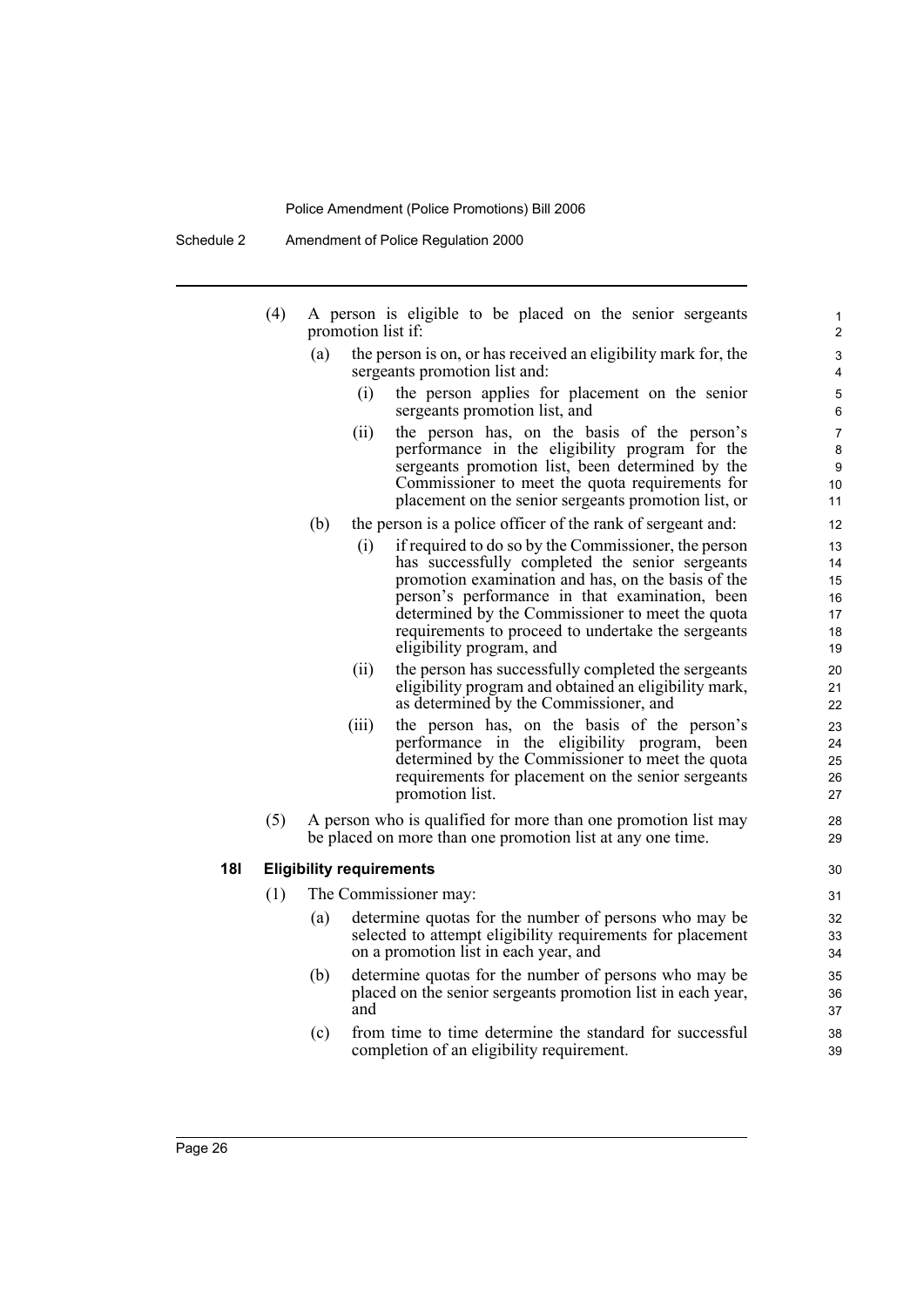Amendment of Police Regulation 2000 Schedule 2

|     | (2) | The Commissioner may from time to time determine the period<br>within which successive attempts to complete the same eligibility<br>requirement may be made and may limit the number of attempts<br>to successfully complete an eligibility requirement that a person<br>is permitted to make.                                                               | $\mathbf{1}$<br>$\overline{c}$<br>3<br>4<br>5 |
|-----|-----|--------------------------------------------------------------------------------------------------------------------------------------------------------------------------------------------------------------------------------------------------------------------------------------------------------------------------------------------------------------|-----------------------------------------------|
|     | (3) | In this Division:                                                                                                                                                                                                                                                                                                                                            | 6                                             |
|     |     | <i>eligibility requirement</i> means any of the following:                                                                                                                                                                                                                                                                                                   | $\overline{7}$                                |
|     |     | (a)<br>a pre-qualifying assessment,                                                                                                                                                                                                                                                                                                                          | 8                                             |
|     |     | (b)<br>a promotion examination,                                                                                                                                                                                                                                                                                                                              | 9                                             |
|     |     | a management performance review,<br>(c)                                                                                                                                                                                                                                                                                                                      | 10                                            |
|     |     | (d)<br>an eligibility program.                                                                                                                                                                                                                                                                                                                               | 11                                            |
| 18J |     | <b>Ranking on promotion lists</b>                                                                                                                                                                                                                                                                                                                            | 12                                            |
|     | (1) | Persons placed on a promotion list are to be ranked on that list in<br>order according to the eligibility mark of each person.                                                                                                                                                                                                                               | 13<br>14                                      |
|     | (2) | The eligibility mark of a person on a promotion list is to be<br>determined for the person by the Commissioner on the basis of<br>marks determined for each eligibility requirement.                                                                                                                                                                         | 15<br>16<br>17                                |
|     | (3) | The Commissioner may determine the weighting to be given to<br>each eligibility requirement for the purpose of calculating<br>eligibility marks for a promotion list.                                                                                                                                                                                        | 18<br>19<br>20                                |
| 18K |     | Time for acceptance of promotion offers                                                                                                                                                                                                                                                                                                                      | 21                                            |
|     |     | A person who is on a promotion list and who is offered an<br>appointment to a rank or a grade within a rank to which the list<br>applies is taken to have refused the offer if the person fails to<br>accept the appointment within 72 hours of the offer being made,<br>or within such longer period as the Commissioner may allow in a<br>particular case. | 22<br>23<br>24<br>25<br>26<br>27              |
| 18L |     | <b>Removal or suspension from list</b>                                                                                                                                                                                                                                                                                                                       | 28                                            |
|     | (1) | A police officer who is appointed by way of promotion to a rank<br>or grade within a rank to which a promotion list applies is to be<br>removed from the list.                                                                                                                                                                                               | 29<br>30<br>31                                |
|     | (2) | The Commissioner must notify a person in writing if the person<br>is suspended or removed from a promotion list on integrity<br>grounds.                                                                                                                                                                                                                     | 32<br>33<br>34                                |
|     |     |                                                                                                                                                                                                                                                                                                                                                              |                                               |